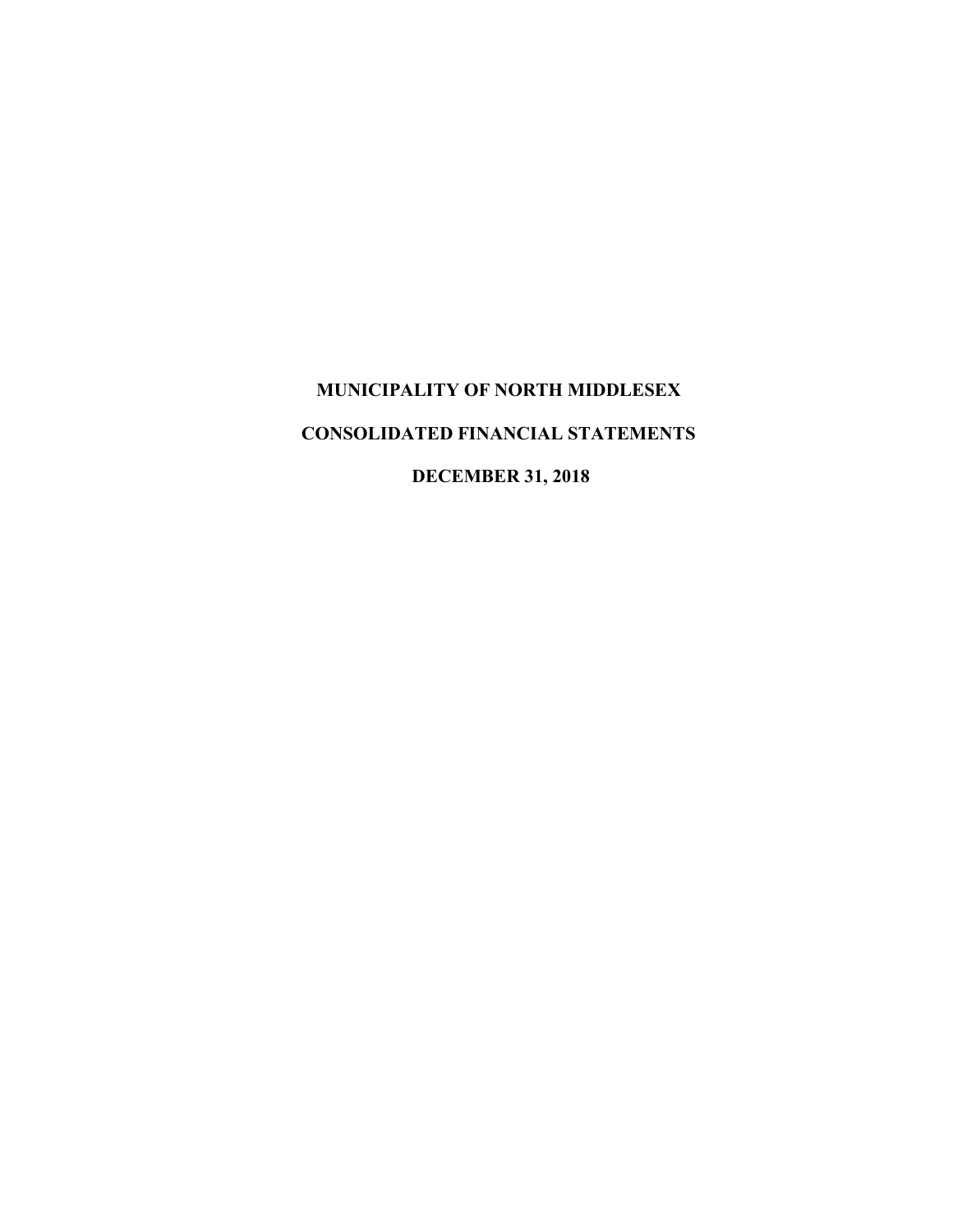# **INDEX TO THE AUDITED CONSOLIDATED FINANCIAL STATEMENTS DECEMBER 31, 2018**

|                                                                            | Page           |
|----------------------------------------------------------------------------|----------------|
| <b>Management Report</b>                                                   | 1              |
| <b>Independent Auditor's Report</b>                                        | $2 - 3$        |
| <b>Consolidated Statement of Financial Position</b>                        | 4              |
| <b>Consolidated Statement of Accumulated Surplus</b>                       | 5              |
| <b>Consolidated Statement of Financial Activities</b>                      | 6              |
| Consolidated Statement of Change in Net Financial Assets                   | $\overline{7}$ |
| <b>Consolidated Statement of Cash Flows</b>                                | 8              |
| Notes to the Consolidated Financial Statements                             | $9 - 21$       |
| Schedule 1 - Schedule of Tangible Capital Assets                           | 22             |
| Schedule 2 - Schedule of Deferred Revenues                                 | 23             |
| <b>Independent Auditor's Report - Trust Funds</b>                          | $24 - 25$      |
| <b>Trust Funds - Statement of Financial Position</b>                       | 26             |
| Trust Funds - Statement of Accumulated Net Assets and Financial Activities | 27             |
| Notes to Trust Funds Financial Statements                                  | 28             |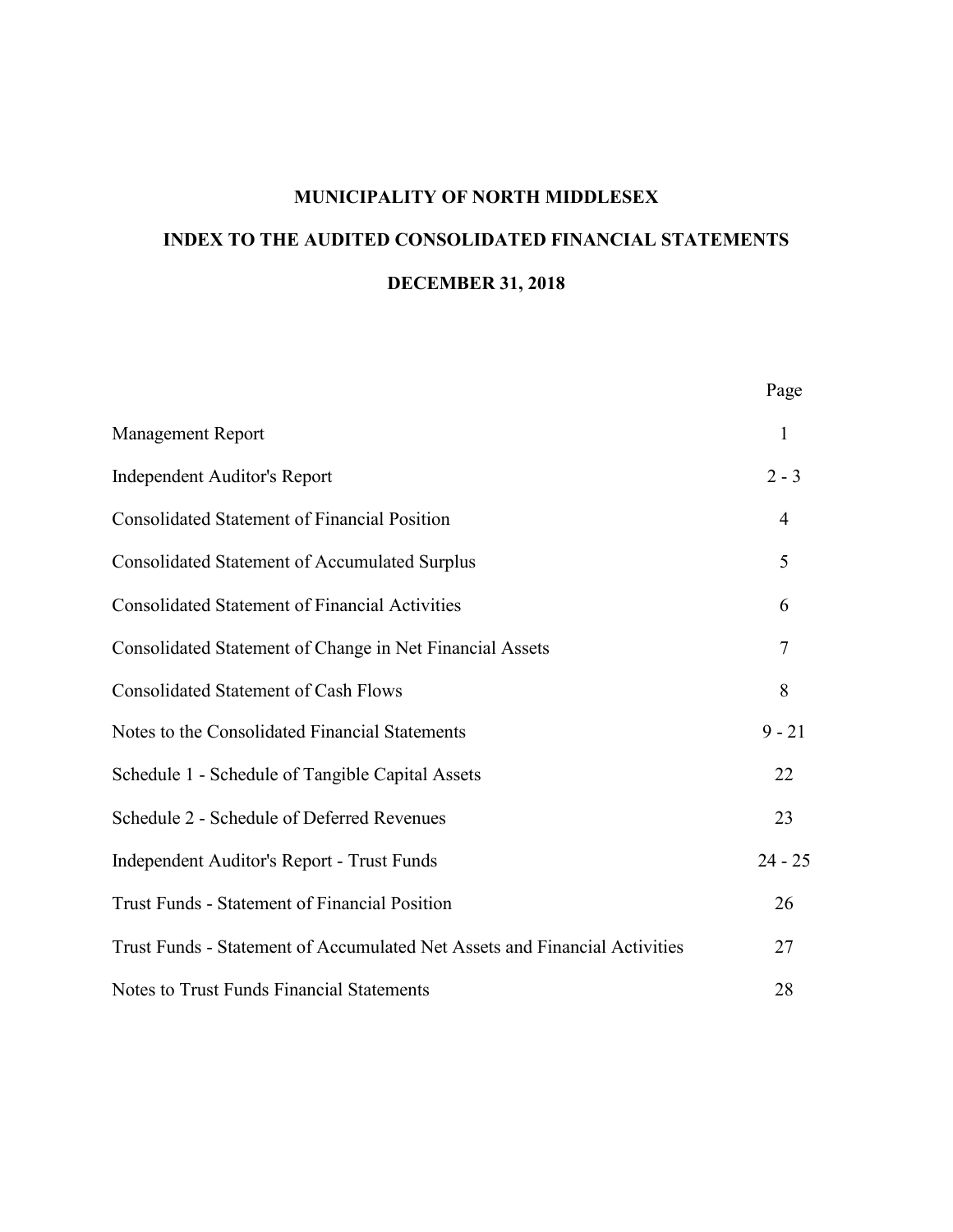# **MANAGEMENT REPORT**

December 31, 2018

The accompanying financial statements are the responsibility of the management of the Municipality of North Middlesex. In management's opinion, these financial statements have been prepared in accordance with Canadian public sector accounting standards. Management has selected accounting principles and methods that are appropriate for the Municipality's circumstances. Financial statements are not precise since they include certain amounts based on estimates and judgments. Management has determined such amounts on a reasonable basis in order to ensure that the financial statements and any other supplementary information presented are consistent with that in the financial statements.

The Municipality maintains systems of internal accounting and administrative controls that are designed to provide reasonable assurance that the financial information is relevant, reliable, and accurate, that transactions are properly authorized and that the Municipality assets are properly accounted for and adequately safeguarded.

The financial statements have been examined by Davis Martindale LLP Chartered Professional Accountants, the external auditors of the Municipality. The responsibility of the external auditors is to express their opinion on whether the financial statements are fairly presented, in all material respects, in accordance with Canadian public sector accounting standards.

The members of Council are responsible for ensuring that management fulfills its responsibility for financial reporting and internal control. The Council meets periodically with management, as well with the external auditors to satisfy itself that each party is properly discharging its responsibilities with respect to internal controls and financial reporting. Davis Martindale LLP Chartered Professional Accountants have full and free access to the Council, with and without the presence of management.

Jonathon Graham, Brian Ropp, CAO/Director of Operations Mayor November 6, 2019 November 6, 2019

 $\overline{a}$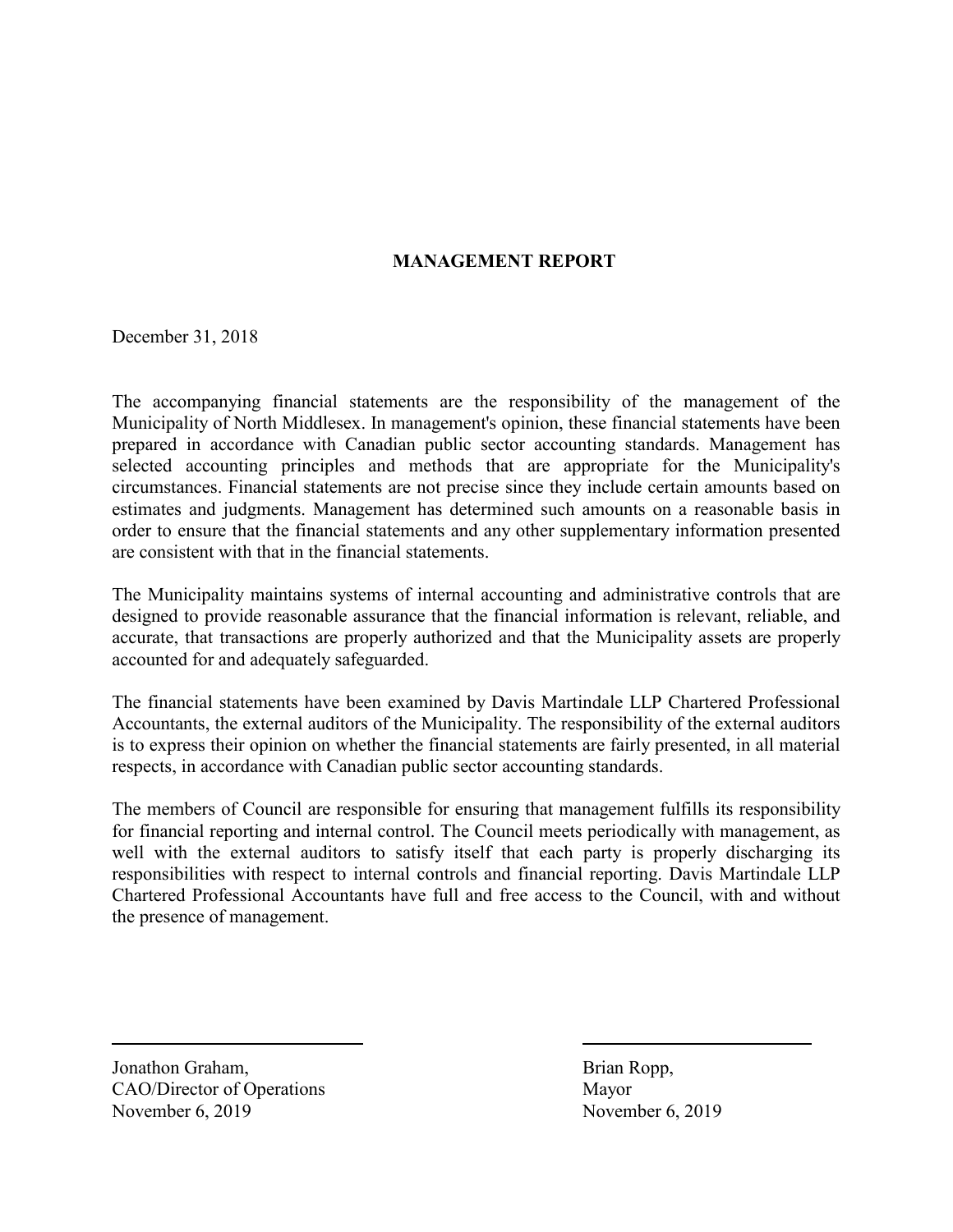# **INDEPENDENT AUDITOR'S REPORT**

To the Members of Council, Inhabitants and Ratepayers of: Municipality of North Middlesex

#### **Opinion**

In our opinion, the consolidated financial statements present fairly, in all material respects, the financial position of the Municipality of North Middlesex as at December 31, 2018 and its financial performance and its cash flows for the year then ended in accordance with Canadian public sector accounting standards.

#### **Basis for Opinion**

We conducted our audit in accordance with Canadian generally accepted auditing standards. Our responsibilities under those standards are further described in the *Auditor's Responsibilities for the Audit of the Financial Statements* section of our report. We are independent of the Municipality in accordance with the ethical requirements that are relevant to our audit of the consolidated financial statements in Canada and we have fulfilled our other ethical responsibilities in accordance with these requirements. We believe that the audit evidence we have obtained is sufficient and appropriate to provide a basis for our opinion.

#### **Responsibilities of Management and Those Charged with Governance for the Consolidated Financial Statements**

Management is responsible for the preparation and fair presentation of these consolidated financial statements in accordance with Canadian public sector accounting standards and for such internal control as management determines is necessary to enable the preparation of consolidated financial statements that are free from material misstatement, whether due to fraud or error.

In preparing the consolidated financial statements, management is responsible for assessing the Municipality's ability to continue as a going concern, disclosing, as applicable, matters related to going concern and using the going concern basis of accounting unless management either intends to liquidate the Municipality or to cease operations, or has no realistic alternative but to do so.

Those charged with governance are responsible for overseeing the Municipality's financial reporting process.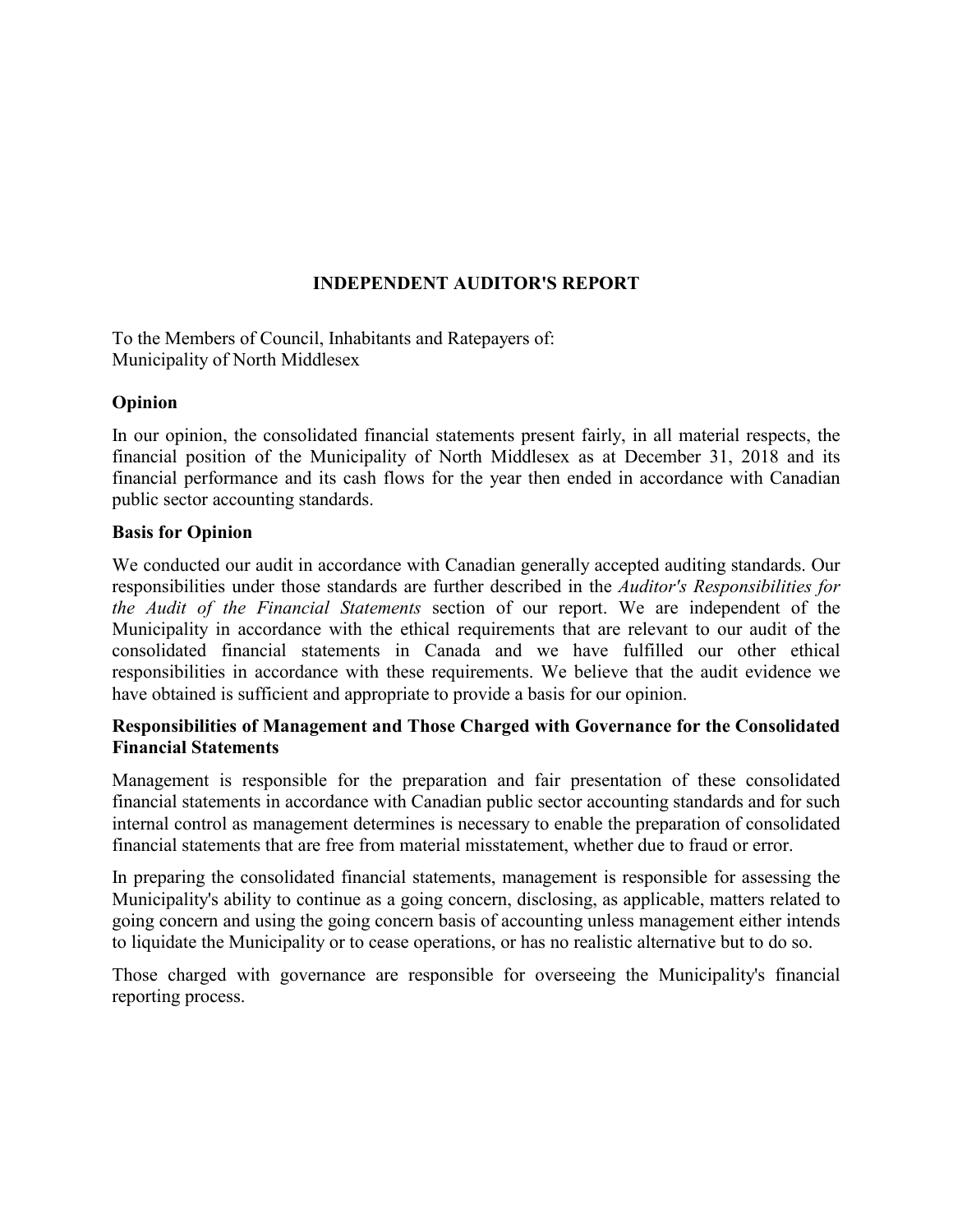#### **Auditor's Responsibilities for the Audit of the Consolidated Financial Statements**

Our objectives are to obtain reasonable assurance about whether the consolidated financial statements as a whole are free from material misstatement, whether due to fraud or error, and to issue an auditor's report that includes our opinion. Reasonable assurance is a high level of assurance, but is not a guarantee that an audit conducted in accordance with Canadian generally accepted auditing standards will always detect a material misstatement when it exists. Misstatements can arise from fraud or error and are considered material if, individually or in the aggregate, they could reasonably be expected to influence the economic decisions of users taken on the basis of these consolidated financial statements.

A further description of the auditor's responsibilities for the audit of the consolidated financial statements is located on Davis Martindale LLP's website. This description forms part of our auditor's report.

https://www.davismartindale.com/auditors\_report

London, Ontario Chartered Professional Accountants November 6, 2019 Licensed Public Accountants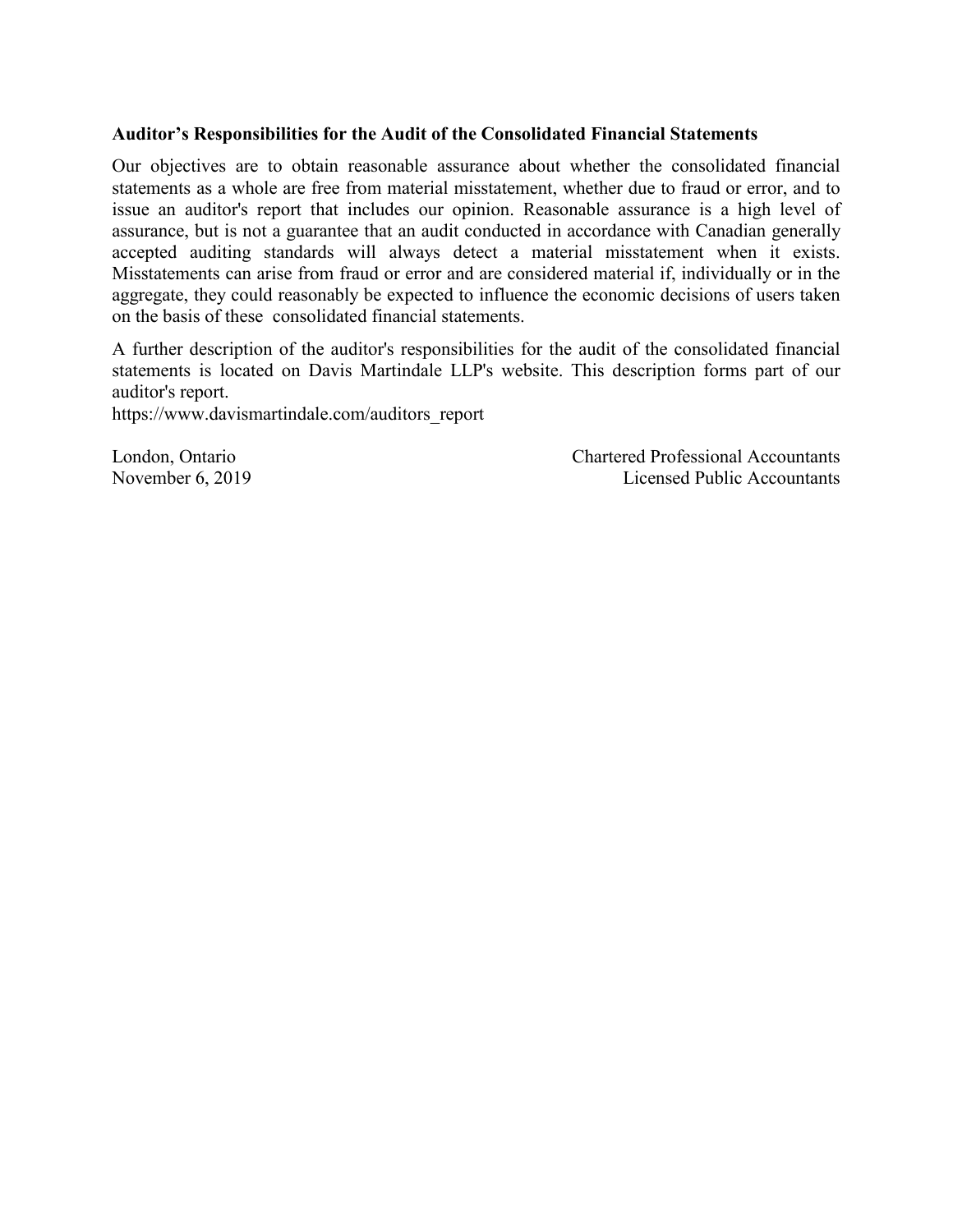# **CONSOLIDATED STATEMENT OF FINANCIAL POSITION**

# **AS AT DECEMBER 31, 2018**

|                                                                  |              | 2018          |              | 2017         |
|------------------------------------------------------------------|--------------|---------------|--------------|--------------|
| <b>Financial Assets</b>                                          |              |               |              |              |
| Cash                                                             | $\mathbb{S}$ | 9,751,204     | $\mathbb{S}$ | 8,220,335    |
| Short-term investments (note 3)                                  |              | 184,059       |              | 181,462      |
| Taxes receivable                                                 |              | 696,477       |              | 574,088      |
| Accounts receivable                                              |              | 1,076,283     |              | 892,790      |
| Long-term receivable (note 4)                                    |              | 655,656       |              | 722,764      |
|                                                                  |              | 12,363,679    |              | 10,591,439   |
| <b>Financial Liabilities</b>                                     |              |               |              |              |
| Accounts payable and accrued liabilities                         |              | 1,826,457     |              | 1,755,850    |
| Deposits                                                         |              | 17,990        |              |              |
| Deferred revenue - gas tax (schedule 2)                          |              | 749,664       |              | 626,415      |
| Deferred revenue - development charges (schedule 2)              |              | 557,929       |              | 543,210      |
| Solid waste landfill closure and post-closure liability (note 6) |              | 60,000        |              | 60,000       |
| Long-term liabilities (note 7)                                   |              | 1,501,414     |              | 1,856,257    |
|                                                                  |              | 4,713,454     |              | 4,841,732    |
| <b>Net Financial Assets</b>                                      |              | 7,650,225     |              | 5,749,707    |
| <b>Commitments</b> (note 9)                                      |              |               |              |              |
| <b>Contingent Liabilities (note 13)</b>                          |              |               |              |              |
| <b>Non-Financial Assets</b>                                      |              |               |              |              |
| Tangible capital assets (schedule 1)                             |              | 56,092,231    |              | 56,068,260   |
| Prepaid expenses                                                 |              | 387,452       |              | 347,085      |
|                                                                  |              | 56,479,683    |              | 56,415,345   |
| <b>Accumulated Surplus</b>                                       |              | \$ 64,129,908 |              | \$62,165,052 |

**Approved on behalf of Council by:**

Brian Ropp, Mayor

 $\overline{a}$ 

 $\overline{a}$ 

Jonathon Graham, CAO/Director of Operations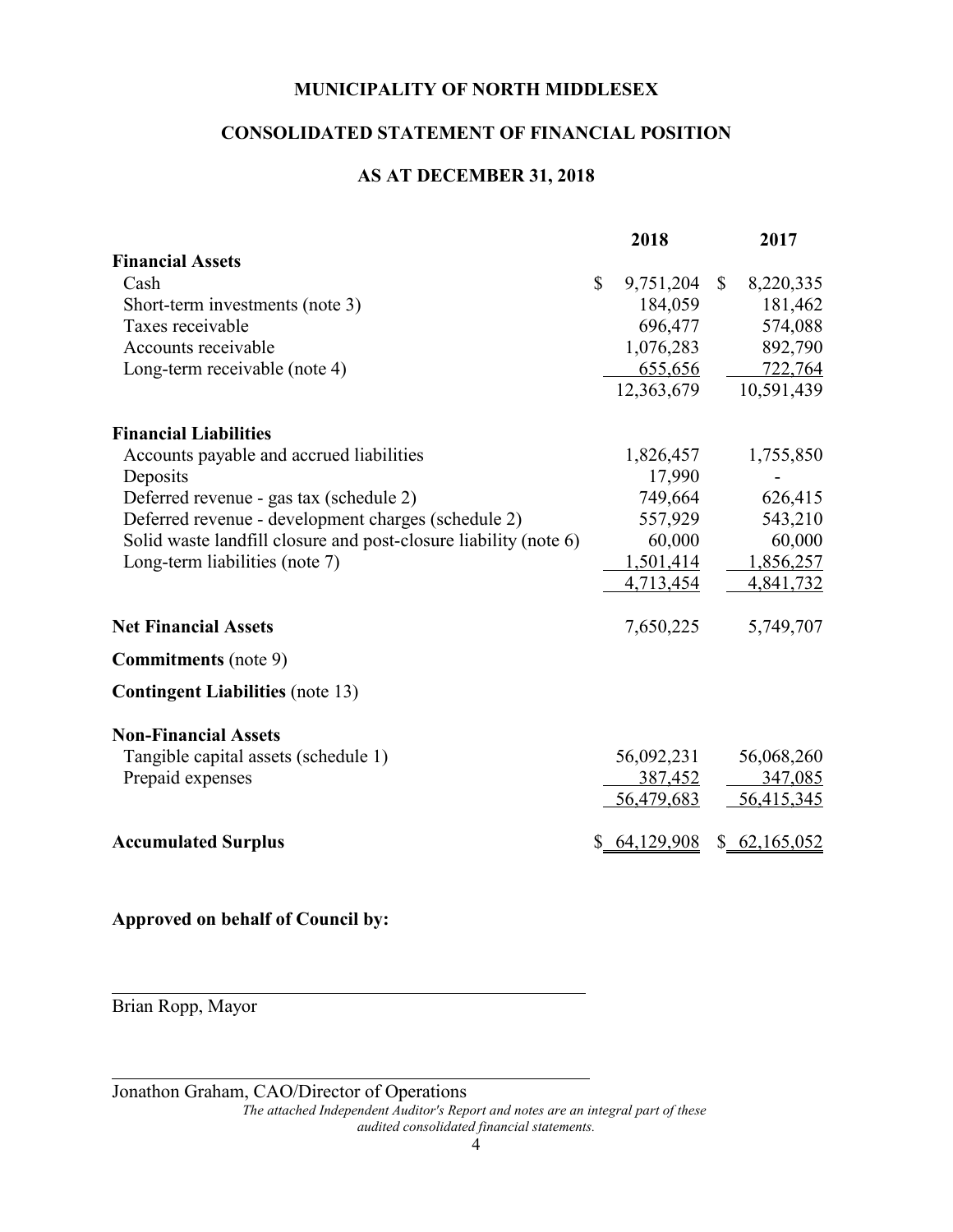# **CONSOLIDATED STATEMENT OF ACCUMULATED SURPLUS**

# **FOR THE YEAR ENDED DECEMBER 31, 2018**

|                                               | 2018                        | 2017         |
|-----------------------------------------------|-----------------------------|--------------|
| <b>Accumulated Surplus, Beginning of Year</b> | $$62,165,052$ $$60,614,078$ |              |
| <b>Annual Surplus</b>                         | 1,964,856                   | 1,550,974    |
| <b>Accumulated Surplus, End of Year</b>       | \$64,129,908                | \$62,165,052 |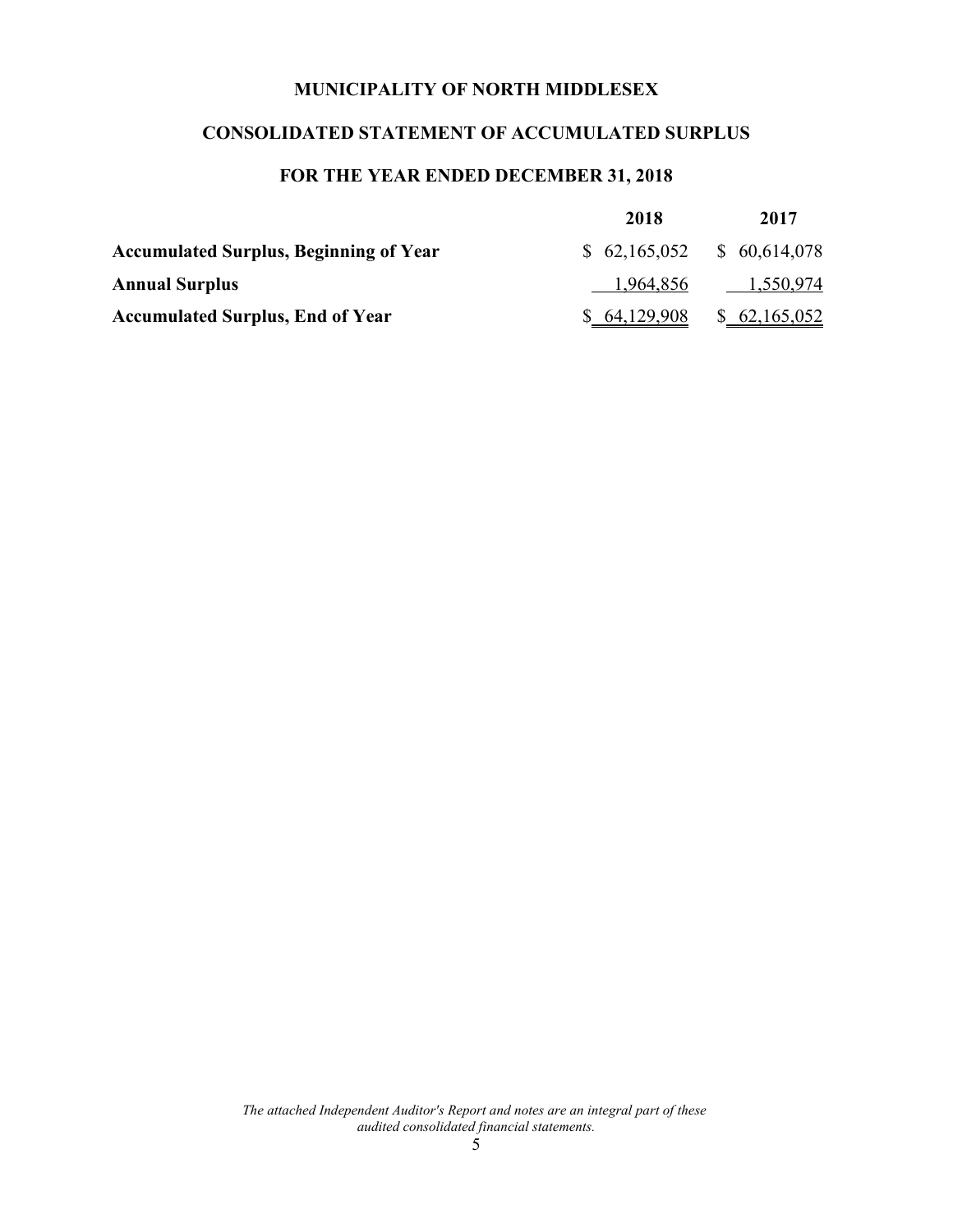# **CONSOLIDATED STATEMENT OF FINANCIAL ACTIVITIES**

# **FOR THE YEAR ENDED DECEMBER 31, 2018**

|                                    | <b>Budget</b><br>2018 | Actual<br>2018 | <b>Actual</b><br>2017 |
|------------------------------------|-----------------------|----------------|-----------------------|
| <b>Revenues</b>                    |                       |                |                       |
| Taxation                           | \$7,166,148           | \$7,276,975    | \$6,667,482           |
| User charges                       | 3,102,223             | 3,350,348      | 3,363,886             |
| Government grants                  | 1,850,038             | 2,736,779      | 2,137,314             |
| Other                              | 742,414               | 1,350,510      | 1,467,808             |
| <b>Total Revenues</b>              | 12,860,823            | 14,714,612     | 13,636,490            |
| <b>Expenditures</b>                |                       |                |                       |
| General government                 | 1,397,260             | 1,559,131      | 1,601,891             |
| Protection to persons and property | 1,903,476             | 1,905,350      | 1,891,926             |
| Transportation services            | 3,090,157             | 3,828,706      | 3,608,992             |
| <b>Environmental services</b>      | 2,939,157             | 3,327,141      | 3,122,862             |
| Health services                    | 95,222                | 26,698         | 36,546                |
| Recreation and cultural services   | 1,166,659             | 1,258,296      | 1,259,389             |
| Planning and development           | 337,390               | 844,434        | 563,910               |
| <b>Total Expenditures</b>          | 10,929,321            | 12,749,756     | 12,085,516            |
| <b>Annual Surplus</b>              | \$1,931,502           | \$1,964,856    | \$1,550,974           |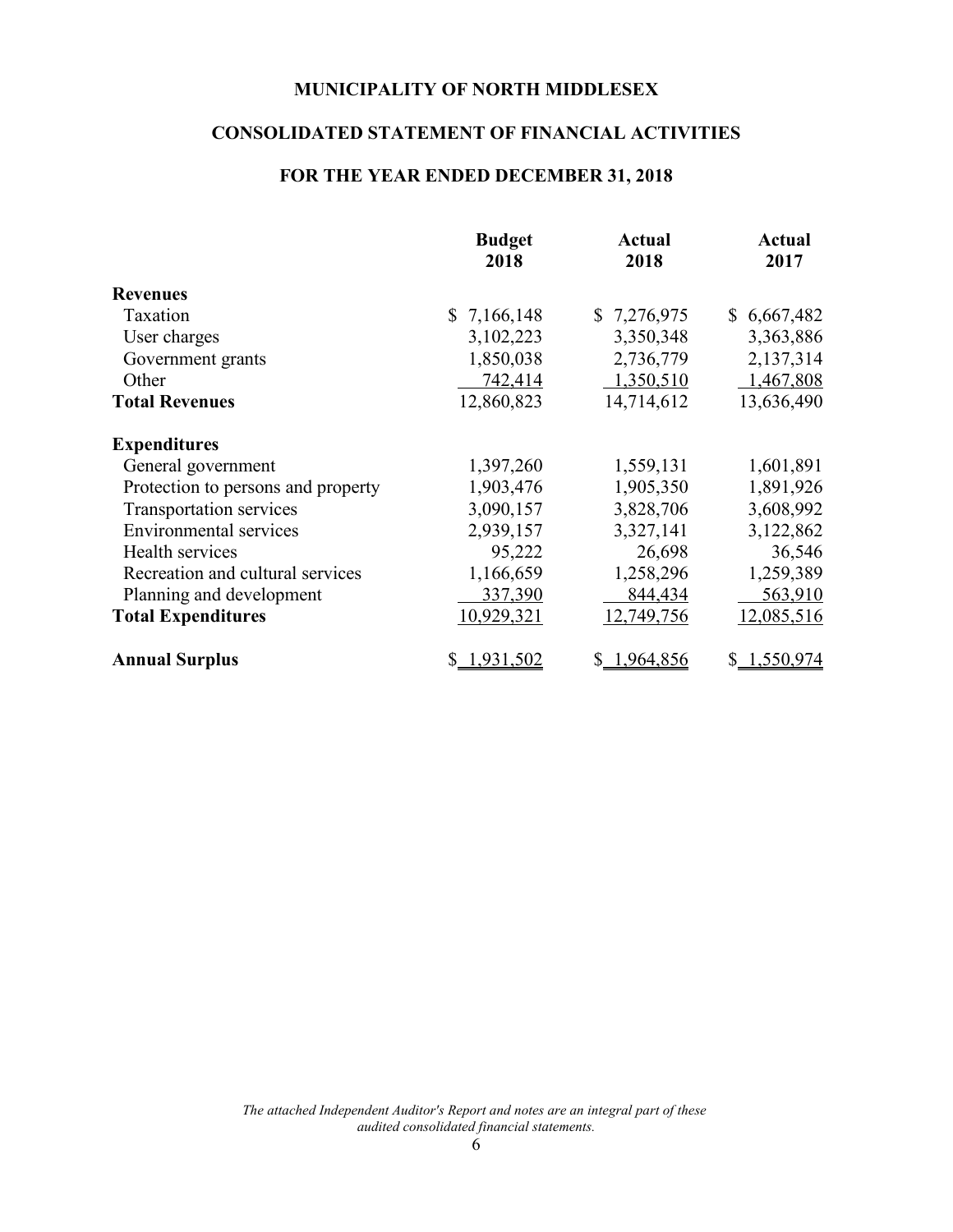# **CONSOLIDATED STATEMENT OF CHANGE IN NET FINANCIAL ASSETS**

#### **FOR THE YEAR ENDED DECEMBER 31, 2018**

|                                                | <b>Budget</b><br>2018 | <b>Actual</b><br>2018 | <b>Actual</b><br>2017 |
|------------------------------------------------|-----------------------|-----------------------|-----------------------|
| <b>Annual Surplus</b>                          | \$1,931,502           | \$1,964,856           | \$1,550,974           |
| Acquisition of tangible capital assets         | (3,363,578)           | (1,841,257)           | (1,958,663)           |
| Amortization of tangible capital assets        |                       | 1,799,341             | 1,766,869             |
| Change in prepaid expenses                     |                       | (40, 367)             | 19,806                |
| Gain on disposal of assets                     |                       | (109, 255)            | (14, 458)             |
| Proceeds on disposal of tangible assets        |                       | 127,200               | 36,797                |
| <b>Increase in Net Financial Assets</b>        | (1,432,076)           | 1,900,518             | 1,401,325             |
| <b>Net Financial Assets, Beginning of Year</b> | 5,749,707             | 5,749,707             | 4,348,382             |
| <b>Net Financial Assets, End of Year</b>       | \$4,317,631           | \$7,650,225           | \$5,749,707           |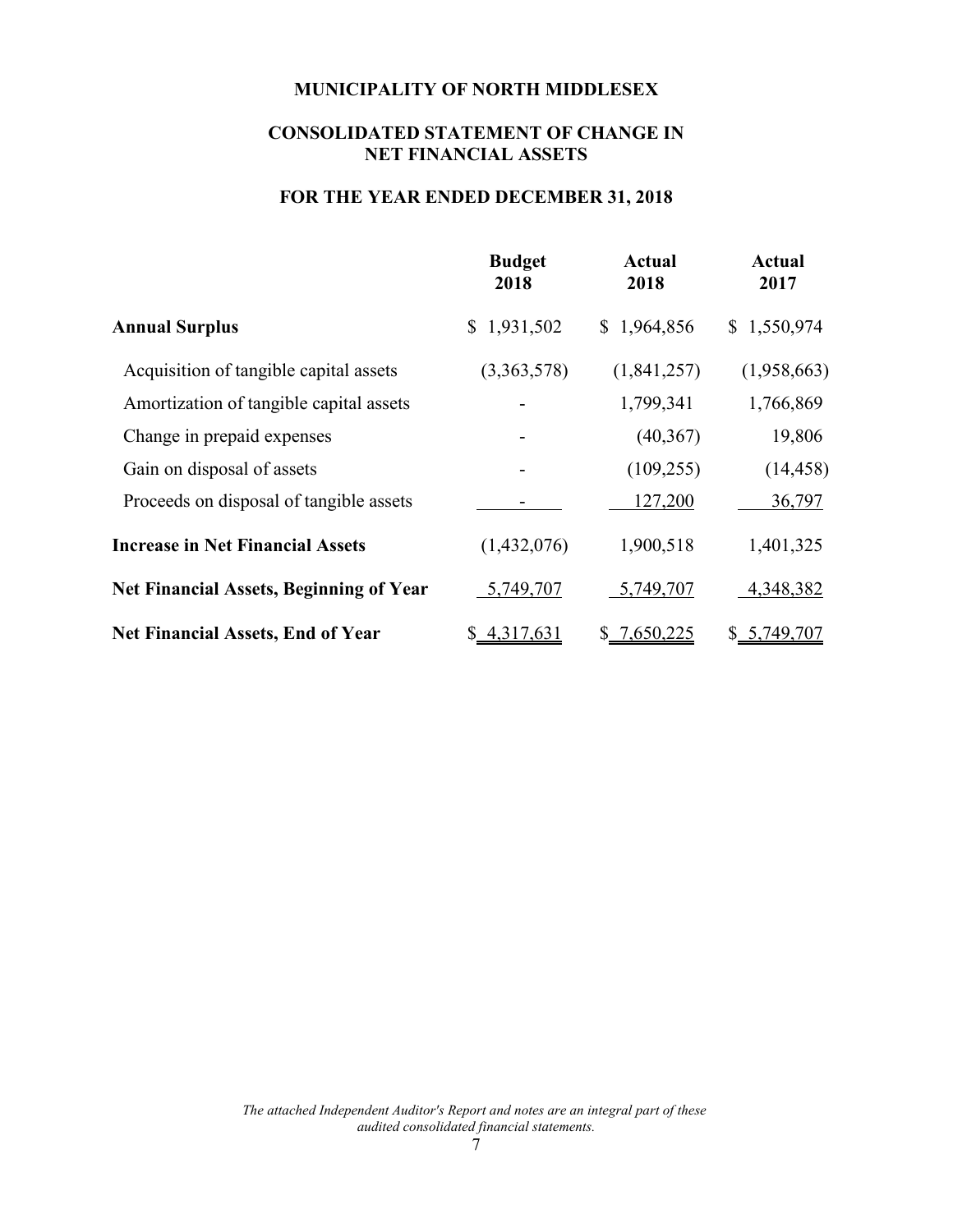# **CONSOLIDATED STATEMENT OF CASH FLOWS**

# **FOR THE YEAR ENDED DECEMBER 31, 2018**

|                                                              | 2018                        | 2017<br>(note 17)   |
|--------------------------------------------------------------|-----------------------------|---------------------|
| <b>Cash Flows from Operating Activities</b>                  |                             |                     |
| Annual surplus                                               | $\mathbb{S}^-$<br>1,964,856 | \$1,550,974         |
| Items not requiring an outlay of cash:                       |                             |                     |
| Amortization on tangible capital assets                      | 1,799,341                   | 1,766,869           |
| Gain on disposal of assets                                   | (109, 255)                  | (14, 458)           |
|                                                              | 3,654,942                   | 3,303,385           |
| Changes in non-cash working capital:                         |                             |                     |
| Taxes receivable                                             | (122, 389)                  | 86,498              |
| Accounts receivable                                          | (183, 493)                  | (67, 377)           |
| Refundable deposits                                          | 17,990                      |                     |
| Accounts payable and accrued liabilities<br>Deferred revenue | 70,607                      | 435,887             |
| Prepaid expenses                                             | 137,968<br>(40, 367)        | 275,792<br>19,806   |
|                                                              | (119, 684)                  | 750,606             |
|                                                              |                             |                     |
| <b>Net Cash Provided by Operating Activities</b>             | 3,535,258                   | 4,053,991           |
| <b>Cash Flows from Capital Activities</b>                    |                             |                     |
| Acquisition of tangible capital assets                       | (1,841,257)                 | (1,958,663)         |
| Proceeds on disposal of tangible capital assets              | 127,200                     | <u>36,797</u>       |
| <b>Net Cash Used in Capital Activities</b>                   | (1,714,057)                 | (1,921,866)         |
| <b>Cash Flows from Investing Activities</b>                  |                             |                     |
| Decrease in long-term receivable                             | 67,108                      | 148,733             |
| <b>Cash Flows from Financing Activities</b>                  |                             |                     |
| Repayment of long-term debt                                  | (354, 843)                  | (471, 251)          |
| <b>Net Increase in Cash and Cash Equivalents</b>             | 1,533,466                   | 1,809,607           |
| <b>Cash and Cash Equivalents, Beginning of Year</b>          | 8,401,797                   | 6,592,190           |
| <b>Cash and Cash Equivalents, End of Year</b>                | \$ 9,935,263                | \$ 8,401,797        |
| <b>Represented By:</b>                                       |                             |                     |
| Cash                                                         | \$9,751,204                 | \$8,220,335         |
| Short-term investments                                       | 184,059                     | 181,462             |
|                                                              | 9,935,263                   | \$8,401,797         |
| <b>Supplemental Cash Flow Information</b>                    |                             |                     |
| <b>Interest Paid</b>                                         | <u>36,735</u><br>\$.        | <u>46,007</u><br>\$ |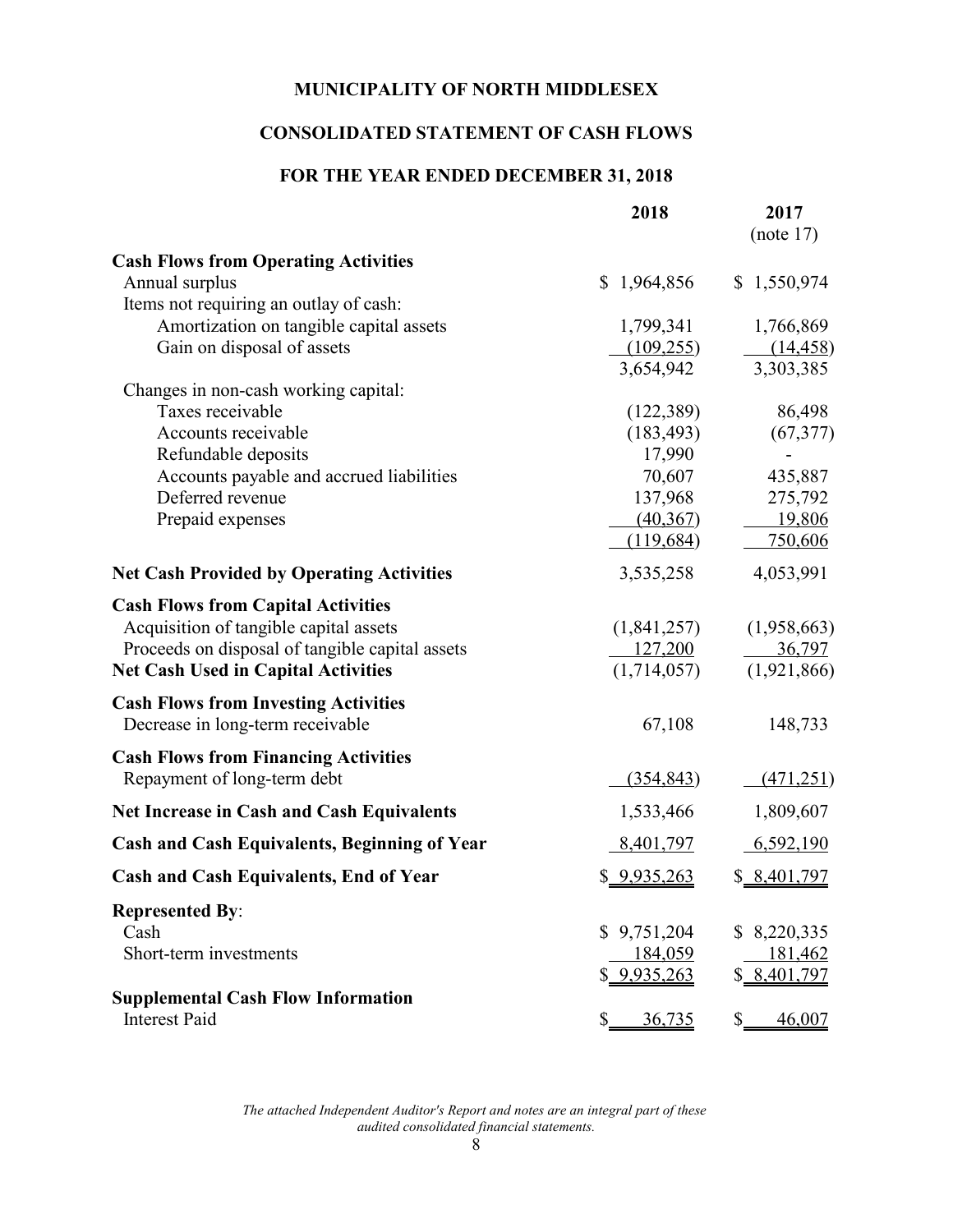# **NOTES TO THE CONSOLIDATED FINANCIAL STATEMENTS**

#### **FOR THE YEAR ENDED DECEMBER 31, 2018**

#### **1. Nature of the Business**

The Municipality of North Middlesex ("Municipality") is a municipality in the Province of Ontario, Canada. It was created on January 1, 2001 through the amalgamation of the Town of Parkhill, the Village of Ailsa Craig and the Townships of McGillvary, East Williams and West Williams. It conducts its operations guided by the provisions of provincial statutes such as the Municipal Act, Municipal Affairs Act and related legislation.

#### **2. Significant Accounting Policies**

The consolidated financial statements of the Municipality of North Middlesex are the representation of management, prepared in accordance with Canadian public sector accounting standards. The policies that are considered to be particularly significant are as follows:

- a) Basis of Consolidation
	- *(i) Reporting Entity*

These consolidated financial statements reflect the assets, liabilities, sources of financing, expenditures and fund balances of the reporting entity. The reporting entity is comprised of all organizations, committees and local boards accountable for the administration of their financial affairs and resources to the Municipality and which are owned or controlled by the Municipality. All interfund assets and liabilities and sources of financing and expenditures have been eliminated, with the exception of loans or advances between reserve funds and any other fund of the Municipality and the resulting interest income and expenditures.

*(ii) Accounting for County and School Board Transactions*

The taxation, other revenues, expenditures, assets, and liabilities with respect to the operations of the school boards and the County of Middlesex are not reflected in the municipal fund balances of these consolidated financial statements. Over levies (under levies) are reported on the Consolidated Statement of Financial Position as "accounts payable and accrued liabilities" or "accounts receivable."

*(iii) Trust Funds*

Trust funds and their related operations administered by the Municipality are not consolidated, but are reported separately on the Trust Funds Statement of Financial **Position**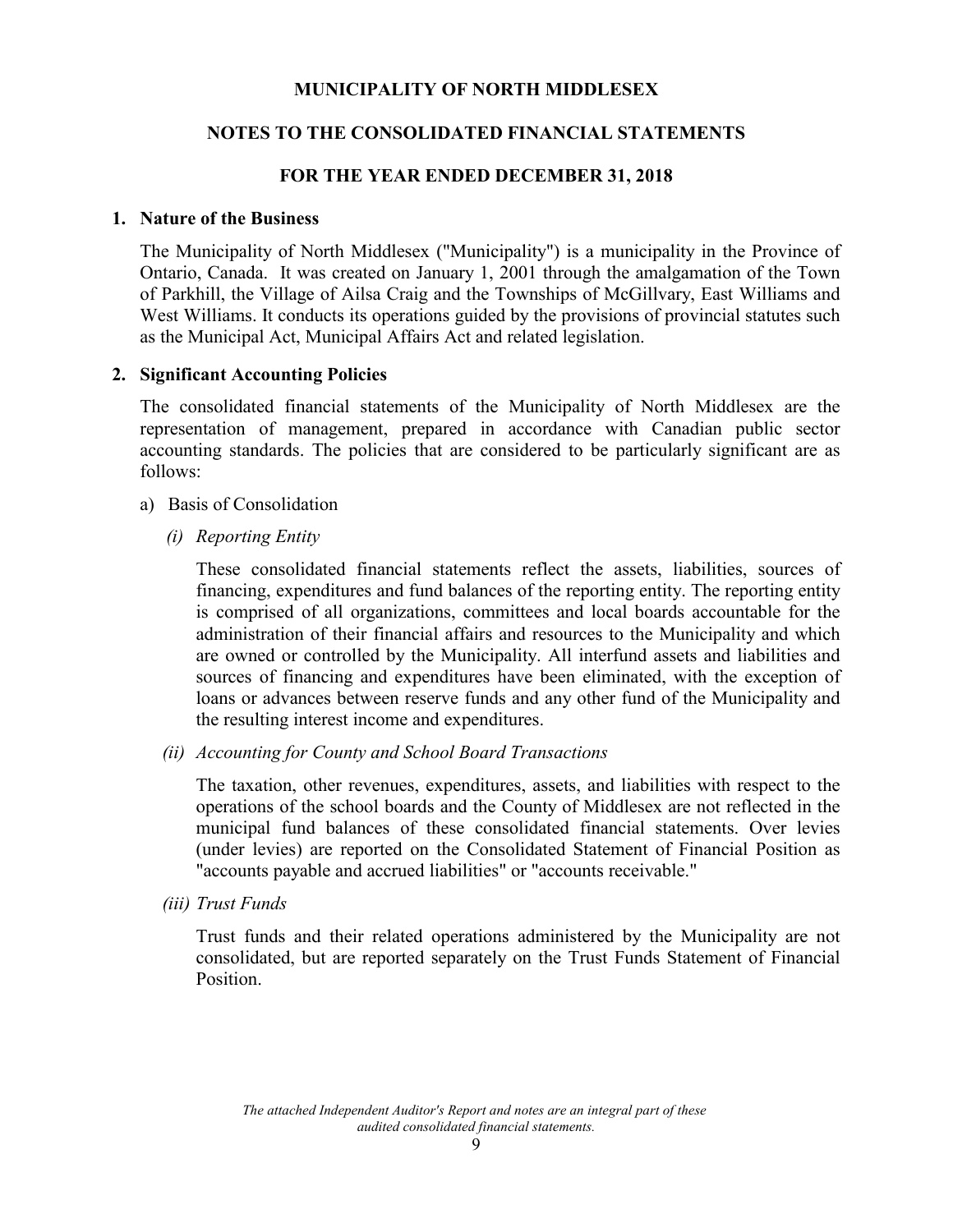#### **NOTES TO THE CONSOLIDATED FINANCIAL STATEMENTS**

#### **FOR THE YEAR ENDED DECEMBER 31, 2018**

#### **2. Significant Accounting Policies (continued)**

- b) Basis of Accounting
	- *(i) Accrual Accounting*

Revenues and expenditures are reported on the accrual basis of accounting. The accrual basis of accounting recognizes revenues as they become available and measurable; expenditures are recognized as they are incurred and measurable as a result of receipt of goods or services and the creation of a legal obligation to pay.

*(ii) Tangible Capital Assets*

Tangible capital assets are recorded at cost which includes all amounts that are directly attributable to acquisition, construction, development or betterment of the asset. The cost, less residual value, of the tangible capital assets are amortized on a straight line basis, over their useful lives as follows:

| <b>Buildings</b>               | 30 to 75 years  |
|--------------------------------|-----------------|
| Equipment                      | 20 to 30 years  |
| Fleet                          | 7 to 20 years   |
| Roads                          | 35 to 100 years |
| Underground and other networks | 75 years        |
| Bridges and other structures   | 40 to 75 years  |

Amortization is calculated on a daily basis from the date of acquisition. Assets under construction are not amortized until the asset is available for productive use.

*(iii) Deferred Revenue*

Funds received for specific purposes which are externally restricted by legislation, regulation or agreement and are not available for general municipal purposes are accounted for as deferred revenue on the consolidated financial position. The revenue is recognized in the consolidated statement of activities in the year in which it is used for the specified purpose.

*(iv) Government Transfers*

Government transfers are recognized as revenue in the consolidated financial statements when the transfer is authorized and any eligibility criteria are met, except to the extent that transfer stipulations give rise to an obligation that meets the definition of a liability. Transfers are recognized as deferred revenue when transfer stipulations give rise to a liability. Transfer revenue is recognized in the consolidated statement of activities as the stipulation liabilities are settled.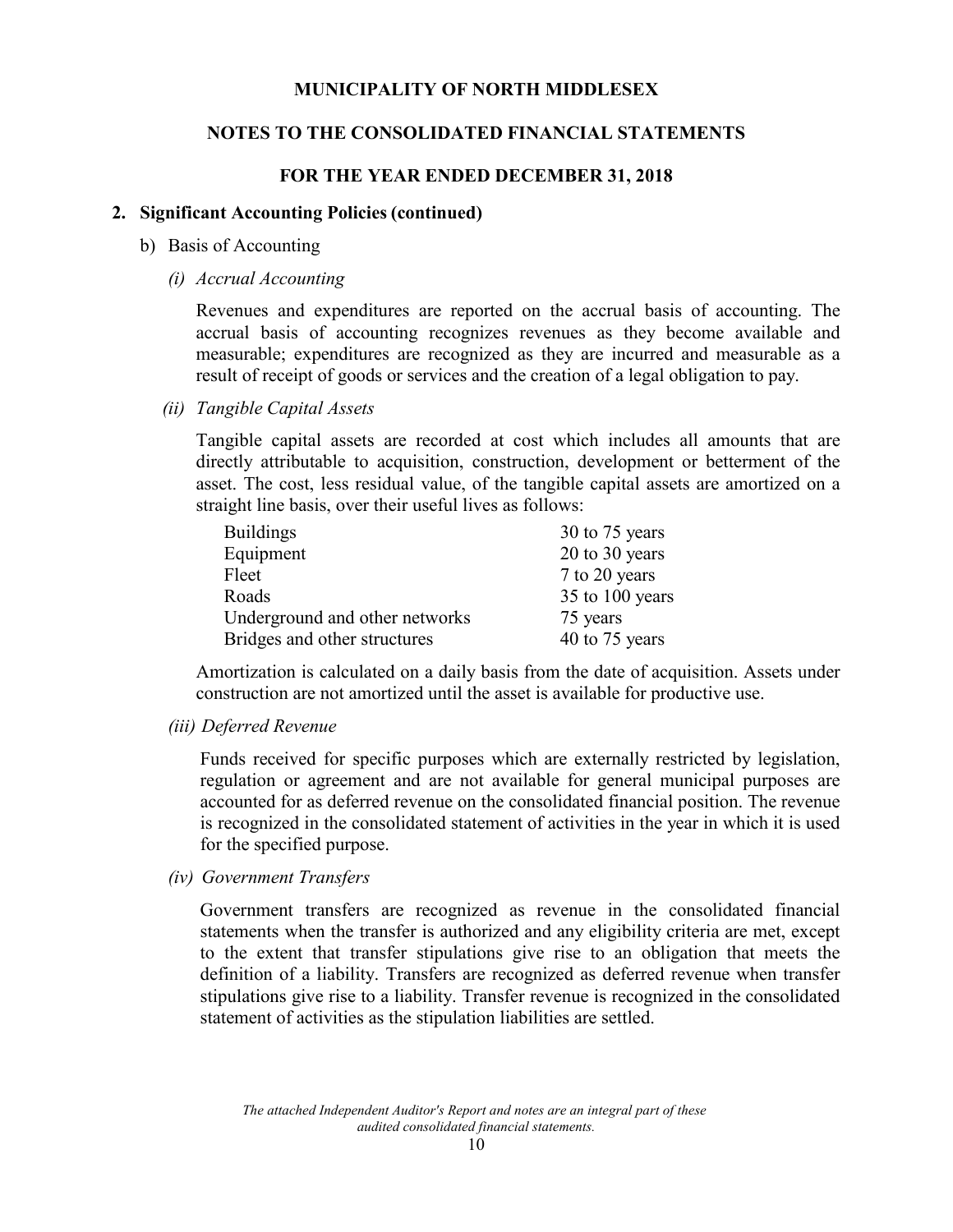#### **NOTES TO THE CONSOLIDATED FINANCIAL STATEMENTS**

#### **FOR THE YEAR ENDED DECEMBER 31, 2018**

#### **2. Significant Accounting Policies (continued)**

- b) Basis of Accounting (continued)
	- *(v) Revenue Recognition*

Property tax billings are prepared by the Municipality based on assessment rolls issued by the Municipal Property Assessment Corporation ("MPAC"). Tax rates are established annually by Council, incorporation amounts to be raised by local services, the requisition made by the County of Middlesex in respect of County services and amounts the Municipality is required to collect on behalf of the Province of Ontario in respect of education taxes. Part of the assessment process are supplementary assessment rolls, which provide updated information with respect to changes in property assessment. Once a supplementary assessment roll is received, the municipality determines the taxes applicable and renders supplementary billings. Assessments and related property taxes are subject to appeal. Each year, management provides a best estimate of the effect of supplementary assessments and tax appeals on taxation revenue.

Taxes are recorded at estimated amounts when they meet the definition of an asset, have been authorized and the taxable event occurs. For property taxes, the taxable event is the period for which the tax is levied. As taxes recorded are initially based on management's best estimate of the taxes that will be received, it is possible that changes in future conditions, such as reassessment due to audits, appeals and court decisions, could result in a change in the amount of tax revenue recognized. Taxes receivable are recognized net of an allowance for anticipated uncollectible amounts.

The Municipality is entitled to collect interest and penalties on overdue taxes. This revenue is recorded in the period the interest and penalties are levied.

Charges for sewer and water usage are recorded as user fees. Connection fee revenues are recognized when the connection has been established.

Conditional grant revenue is recognized to the extent the conditions imposed on it have been fulfilled. Unconditional grant revenue is recognized when grant monies have been received or are receivable.

Grants for the acquisition of tangible capital assets are recognized in the period in which eligible expenditures are made

Sales of service and other revenue is recognized when the amount is determinable, collectibility is assured and the service is provided.

*The attached Independent Auditor's Report and notes are an integral part of these audited consolidated financial statements.*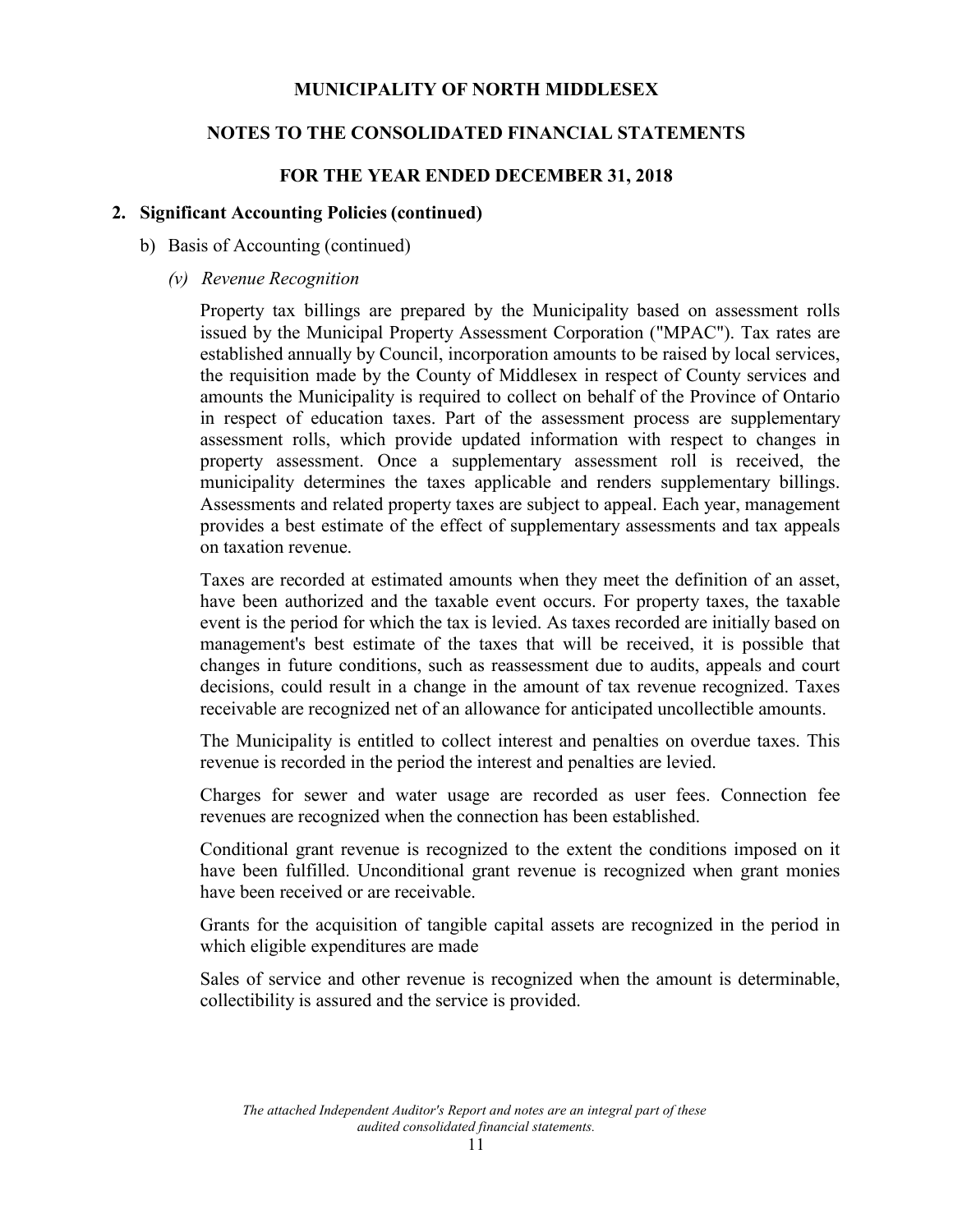# **NOTES TO THE CONSOLIDATED FINANCIAL STATEMENTS**

#### **FOR THE YEAR ENDED DECEMBER 31, 2018**

#### **2. Significant Accounting Policies (continued)**

- b) Basis of Accounting (continued)
	- *(vi) Use of Estimates*

The preparation of the consolidated financial statements of the company, in conformity with Canadian public sector accounting standards, requires management to make estimates and assumptions that affect the reported amounts of assets and liabilities, the disclosure of contingent assets and liabilities at the balance sheet date, and the reported amounts of the revenues and expenses during the period. Actual results could differ from these estimates.

#### **3. Short-term Investments**

The short-term investments are recorded at their cost plus accrued interest and consist primarily of bonds with AAA rating and guaranteed investment certificates.

#### **4. Long-term Receivable**

|                             | 2018    |              | 2017           |
|-----------------------------|---------|--------------|----------------|
| Sewer debentures receivable | 627,737 | <sup>S</sup> | 672,251        |
| Tile drain loan receivable  | 27919   |              | 50,513         |
|                             | 655,656 |              | 722,764        |
| Less: current portion       | 63,732  |              | 67,107         |
|                             | 791 924 |              | <u>655,657</u> |

The sewer debentures receivable represents amounts owing from benefiting land owners for new water, sewer and storm drain lines installed on their property. These loans have terms of ten to forty years, at interest rates between 5.01% and 5.26%.

The tile drain loan receivable represents amounts owing from benefiting land owners for tile drains installed on their property. These loans have terms of ten years at interest rates between 6% and 8%.

#### **5. Bank Overdraft**

The Municipality has a revolving line of credit by way of an operating account overdraft. The credit facility bears interest at the bank's prime rate per annum, is due on demand with a limit of \$2,500,000.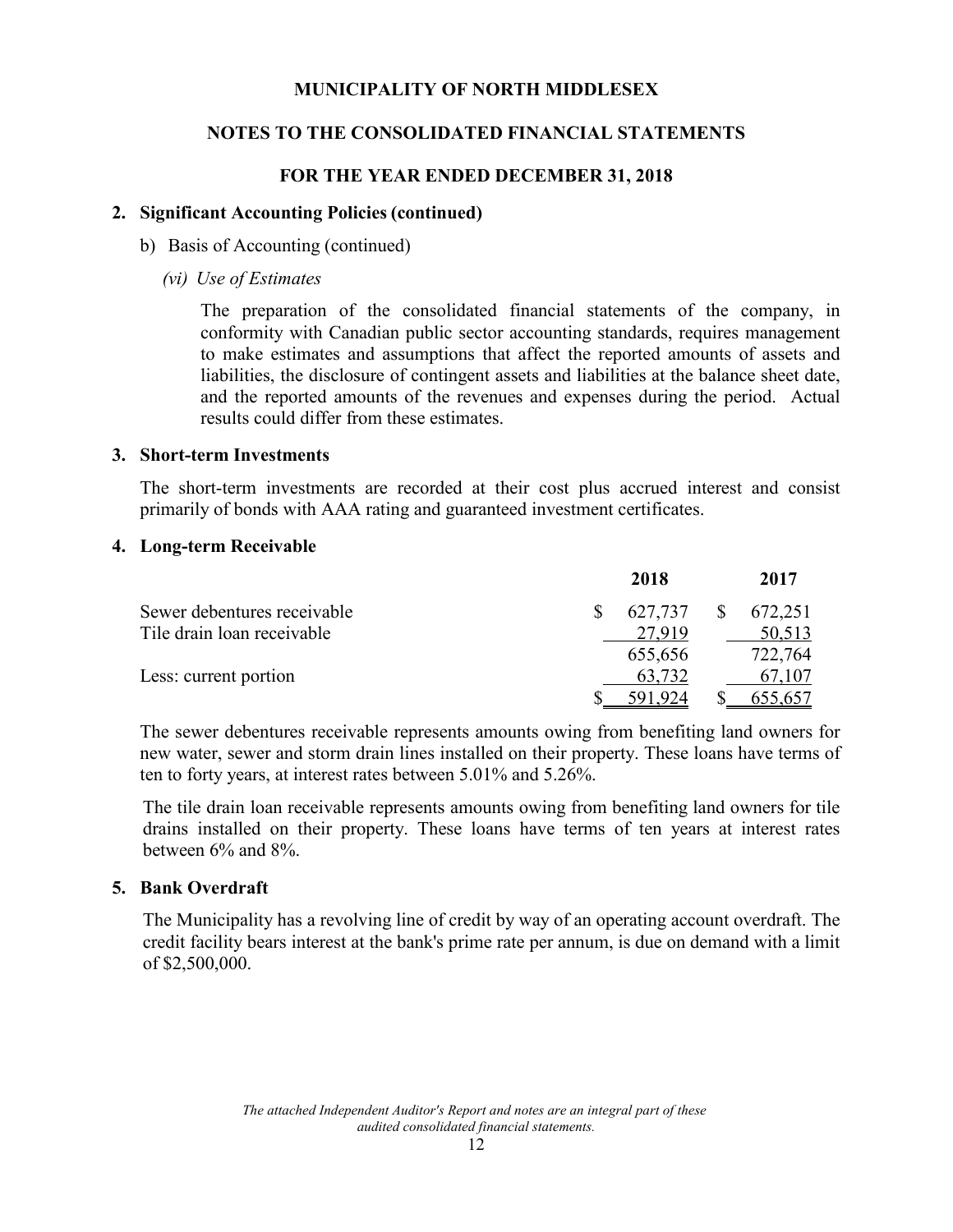# **NOTES TO THE CONSOLIDATED FINANCIAL STATEMENTS**

#### **FOR THE YEAR ENDED DECEMBER 31, 2018**

#### **6. Solid Waste Landfill Closure and Post-Closure Liability**

In 2001, the Municipality implemented PSAB section 3270: Solid Waste Landfill Closure and Post-Closure Liability, which accounts for anticipated closure and post-closure costs for existing and closed landfill sites. This liability is the estimated cost to date, based on a volumetric basis, of the expenditures relating to those activities required when the site or phase stops accepting waste.

The Sanitary Closure costs include final cover and vegetation, and completing facilities for drainage control features, leachate monitoring, water quality monitoring, and monitoring and recovery of gas. Post-closure care activities include all activities related to monitoring the site once it can no longer accept waste, including acquisition of any additional land for buffer zones, treatment and monitoring of leachate, monitoring ground water and surface water, gas monitoring and recovery, and ongoing maintenance of various control systems, drainage systems and final cover.

Key assumptions in arriving at the liability value are:

|                                                 | <b>McGillvary</b><br>Landfill |
|-------------------------------------------------|-------------------------------|
| Expectation of landfill reaching capacity       |                               |
| (based on initial measurement in 2001)          | $8-10$ yrs                    |
| Initial closure costs (in 2001 dollars)         | \$60,000                      |
| Ongoing monitoring costs (recorded as incurred) | \$4,000/yr                    |
| Landfill liability accrued to date              | \$60,000                      |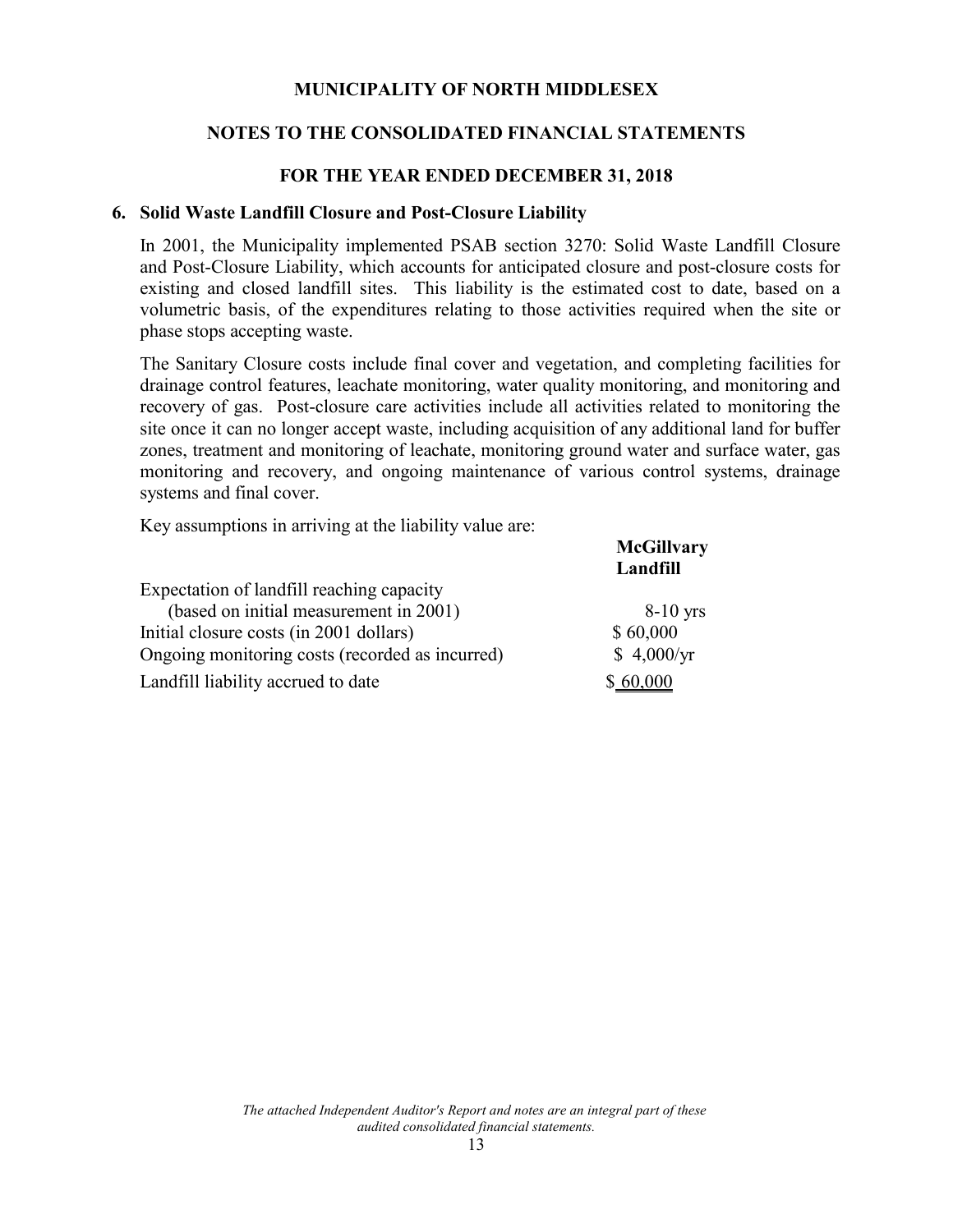#### **NOTES TO THE CONSOLIDATED FINANCIAL STATEMENTS**

#### **FOR THE YEAR ENDED DECEMBER 31, 2018**

#### **7. Long-term Liabilities**

a) Long-term liabilities reported on the Consolidated Statement of Financial Position are comprised as follows:

|                                                                                                                                                                                             | 2018               |    | 2017      |
|---------------------------------------------------------------------------------------------------------------------------------------------------------------------------------------------|--------------------|----|-----------|
| Loan issued by the County of Middlesex, non-interest<br>bearing with annual principal payments of \$104,236<br>and maturing February 2019.                                                  | \$<br>$104,236$ \$ |    | 208,473   |
| Loan issued by the County of Middlesex, non-interest<br>bearing with annual principal payment of \$187,500<br>and maturing June 2022                                                        | 750,000            |    | 937,500   |
| Long-term debt issued by Ontario Infrastructure<br>Programs at various rates on interest ranging from<br>5.01% to 5.26% with maturity dates ranging from<br>November 2027 to November 2047. | 619,259            |    | 659,771   |
| Long-term debt issued by Ontario Community Driven<br>Development Project at various rates of interest<br>ranging from $6\%$ to $8\%$ with maturity dates ranging                            |                    |    |           |
| from January 2014 to May 2022.                                                                                                                                                              | 27,919             |    | 50,513    |
| Long-term liabilities at the end of the year                                                                                                                                                | 1,501,414          | S. | 1,856,257 |

b)Principal Payments Due

Of the net long-term liabilities reported in (a) of this note, the following principal payments are required, as follows:

|                   | <b>From General</b><br><b>Municipal Revenues</b> |         | <b>From Benefiting</b><br><b>Landowners</b> |         | <b>Total</b>  |
|-------------------|--------------------------------------------------|---------|---------------------------------------------|---------|---------------|
| December 31, 2019 | \$                                               | 291,736 | \$                                          | 59,572  | \$<br>351,308 |
| December 31, 2020 |                                                  | 187,500 |                                             | 52,507  | 240,007       |
| December 31, 2021 |                                                  | 187,500 |                                             | 48,833  | 236,333       |
| December 31, 2022 |                                                  | 187,500 |                                             | 51,401  | 238,901       |
| December 31, 2023 |                                                  | -       |                                             | 52,283  | 52,283        |
| Thereafter        |                                                  |         |                                             | 382,582 | 382,582       |
|                   |                                                  |         |                                             | 647,178 | .501,414      |

c)The long-term liabilities in (a) issued in the name of the Municipality have received approval of the Ontario Municipal Board for those approved on or before December 31, 1992. Those approved after January 1, 1993 have been approved by by-law. The annual principal and interest payments required to service these liabilities are within the annual debt repayment limit prescribed by the Ministry of Municipal Affairs.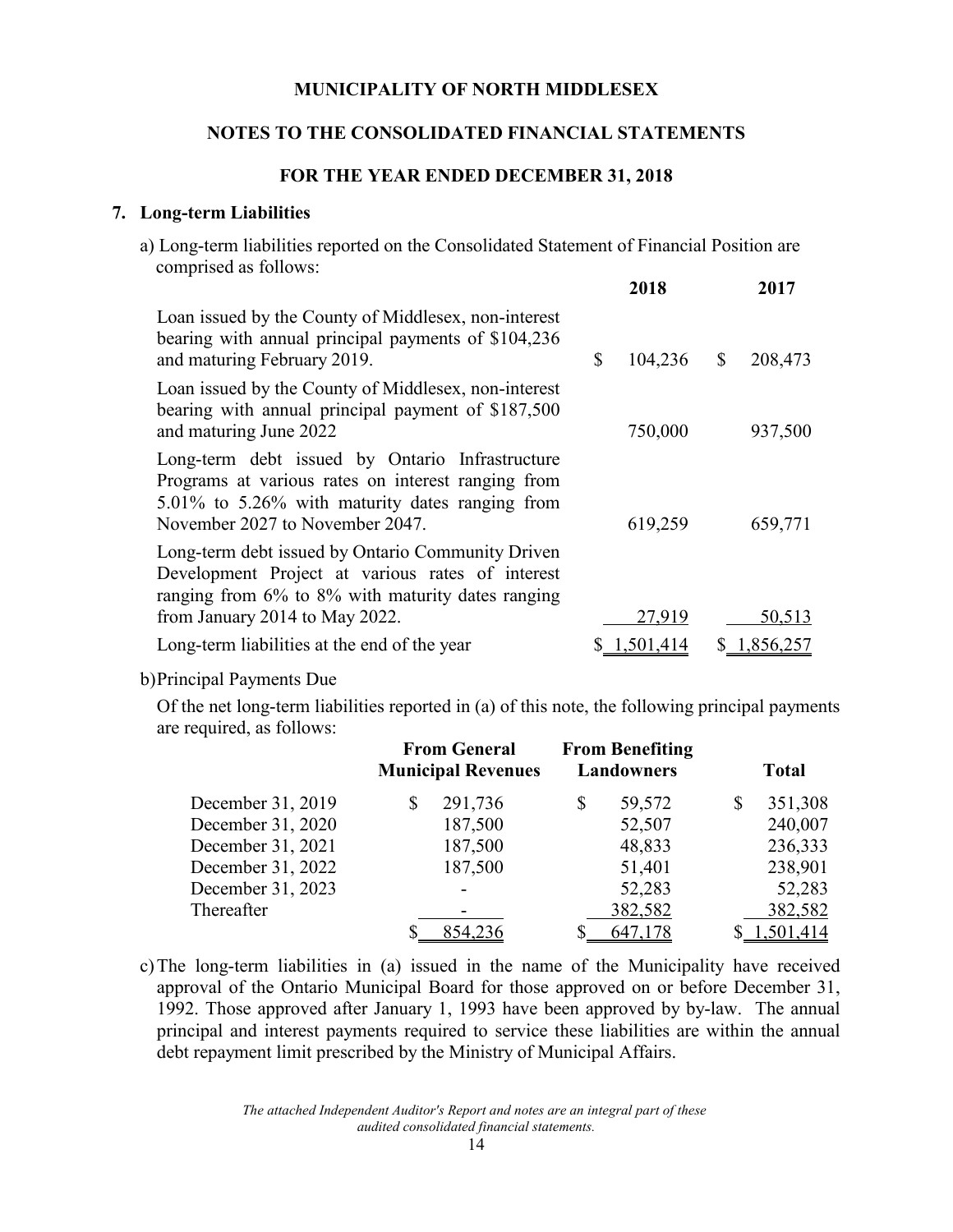# **NOTES TO THE CONSOLIDATED FINANCIAL STATEMENTS**

#### **FOR THE YEAR ENDED DECEMBER 31, 2018**

#### **8. Trust Funds**

Trust funds administered by the Municipality amounting to \$285,747 (2017 - \$278,987) have not been included in the "Consolidated Statement of Financial Position" nor have their operations been included in the "Consolidated Statement of Financial Activities."

#### **9. Commitments**

During the 2014 fiscal year, the Municipality entered into agreements with the Ontario Clean Water Association to maintain, operate and service the water distribution system and wastewater system in North Middlesex. The agreements specify the Municipality will cover the operational fees at cost plus a fixed management fee of \$88,964 yearly, subject to an annual inflation adjustment. The current agreements with the Ontario Clean Water Association are set to expire in 2021.

#### **10. Public Sector Salary Disclosure Act 1996**

The Public Sector Salary Disclosure Act, 1996 (the "Act") requires the disclosure of the salaries and benefits of employees in the public sector who are paid a salary of \$100,000 or more in a year. The Municipality complies with the Act by providing the information to the Ontario Ministry of Municipal Affairs and Housing for disclosure on the public website at www.fin.gov.on.ca.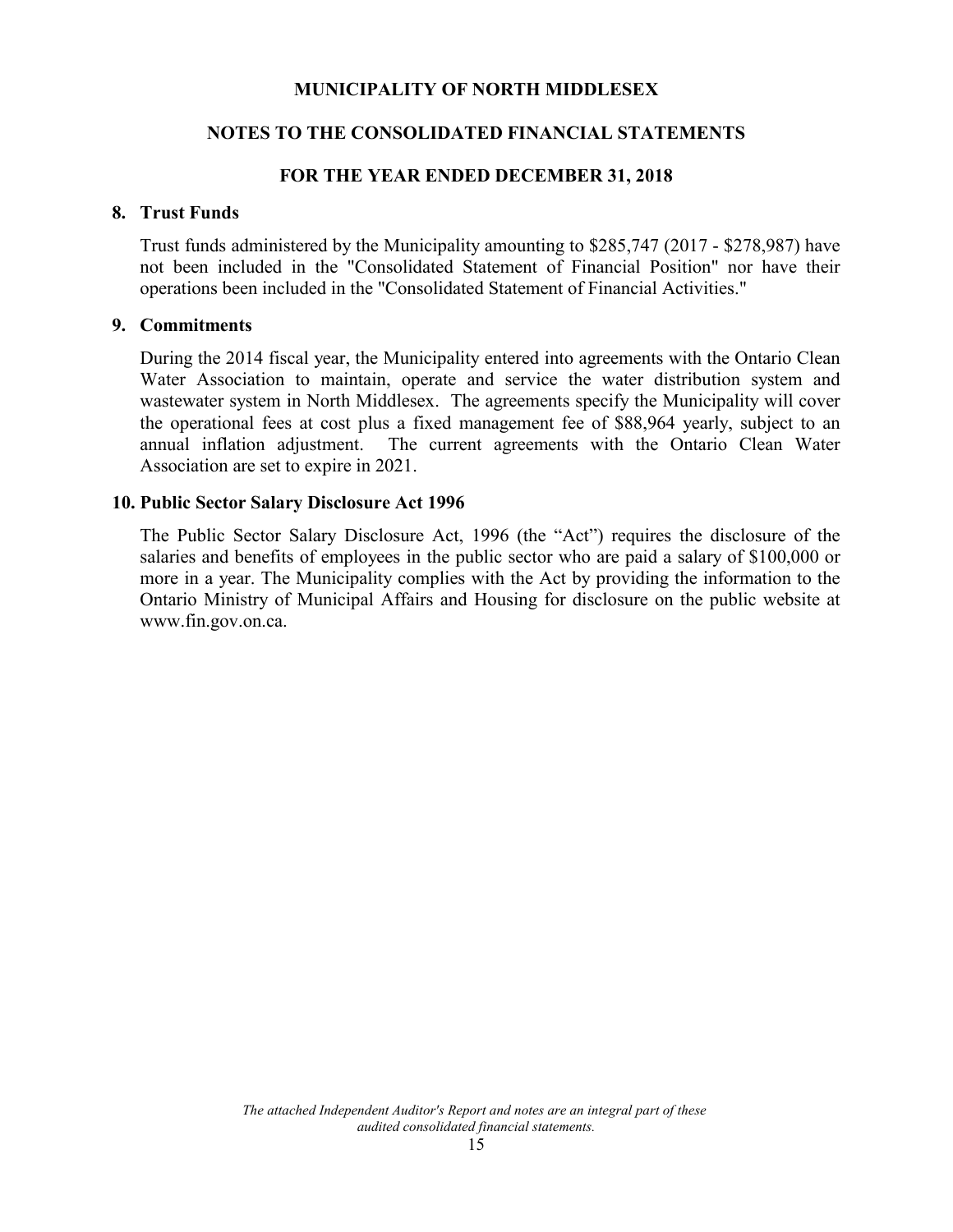# **NOTES TO THE CONSOLIDATED FINANCIAL STATEMENTS**

# **FOR THE YEAR ENDED DECEMBER 31, 2018**

#### **11. Reserves**

The total balance of reserves of \$12,077,513 (2017 - \$11,106,929) is made up of the following:

|                                                     | 2018           | 2017        |
|-----------------------------------------------------|----------------|-------------|
| Reserves set aside for specific purpose by Council: |                |             |
| - North Middlesex working capital                   | 2,208,973<br>S | \$2,226,244 |
| - North Middlesex accessibility                     | 166,558        | 146,044     |
| - North Middlesex contingency                       | 4,242,904      | 3,651,143   |
| - North Middlesex economic development              | 143,265        | 100,000     |
| - North Middlesex election                          | 25,000         | 15,000      |
| - North Middlesex street lights                     | 10,000         | 10,000      |
| - North Middlesex fire                              | 1,166,164      | 930,564     |
| - North Middlesex policing                          | 200,506        | 200,506     |
| - North Middlesex Canada Day                        | 9,313          | 9,313       |
| - North Middlesex office equipment                  | (1,329)        | 10,644      |
| - North Middlesex building department equipment     | 82,276         | 115,457     |
| - North Middlesex municipal drains                  | 157,000        | 157,000     |
| - North Middlesex water equipment                   | 789,082        | 427,219     |
| - North Middlesex roads                             | 280,922        | 428,844     |
| - North Middlesex arena                             | 89,388         | 60,488      |
| - Ward one sanitary and storm sewers                | 346,648        | 346,648     |
| - Ward one Santa Claus parade                       | 6,124          | 6,124       |
| - Bridge reserve                                    | 328,869        | 328,869     |
| - North Middlesex benefit stabilization reserve     | 39,241         | 39,241      |
| - North Middlesex capital project reserve           | 103,640        | 103,640     |
| - North Middlesex tax rate stabilization reserve    | 209,973        | 180,315     |
| - North Middlesex asset replacement reserve         | 172,925        | 172,925     |
| - North Middlesex emergency preparedness reserve    | 200,000        | 200,000     |
| - North Middlesex insurance reserve                 | 100,000        | 100,000     |
| - North Middlesex green initiatives reserve         | 100,000        | 100,000     |
|                                                     | 11,177,442     | 10,066,228  |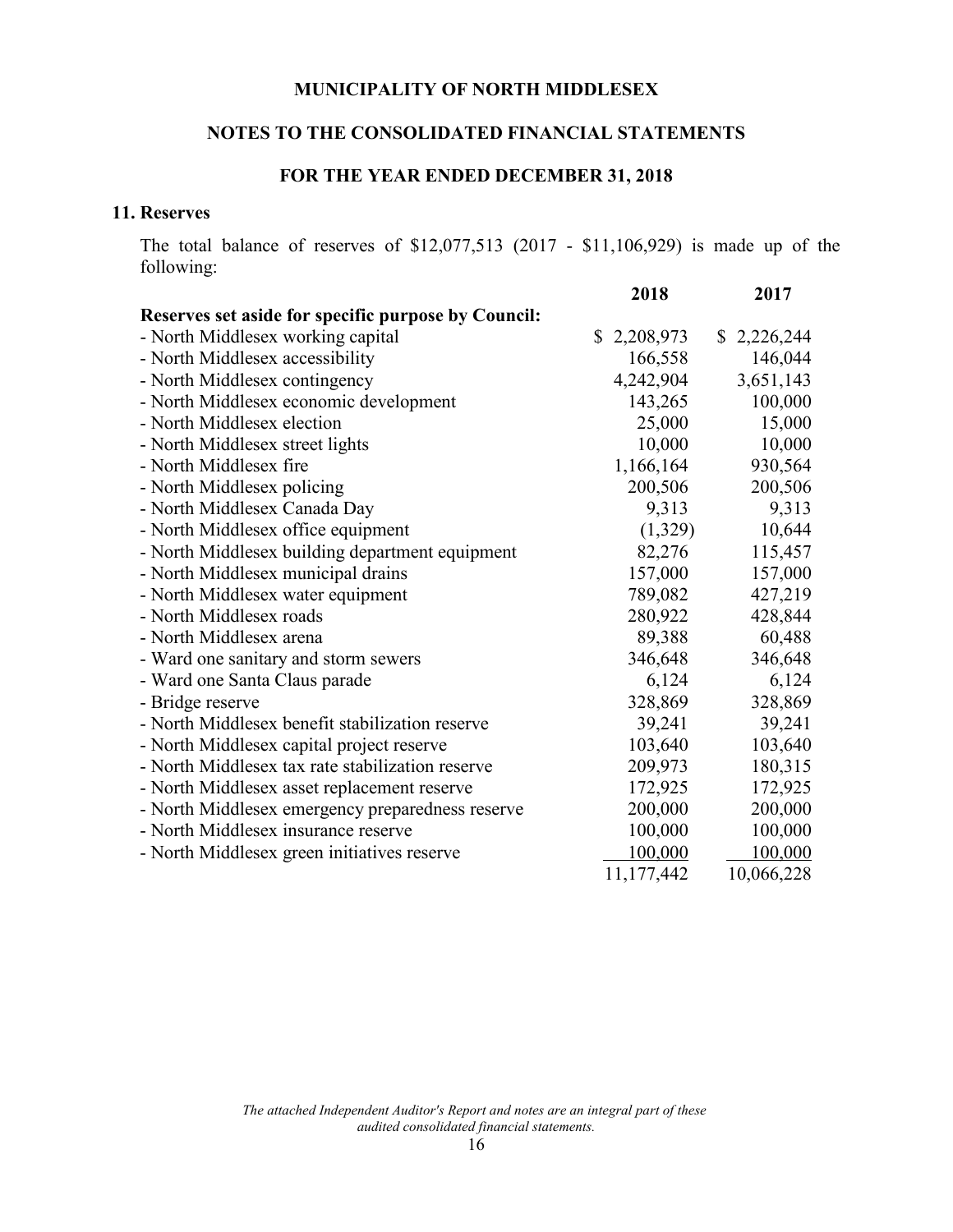# **NOTES TO THE CONSOLIDATED FINANCIAL STATEMENTS**

#### **FOR THE YEAR ENDED DECEMBER 31, 2018**

#### **11. Reserves (continued)**

|                                                             | 2018         | 2017                |
|-------------------------------------------------------------|--------------|---------------------|
| Reserve fund set aside by specific legislation:             |              |                     |
| - Ward one hydro proceeds                                   | 62,299       | 82,299              |
| - North Middlesex building department capital contribution  | 171,918      | 171,918             |
| - North Middlesex building department insurance             | 100,000      | 100,000             |
| - North Middlesex building department revenue stabilization | 208,655      | 208,655             |
| - North Middlesex vibrancy fund                             | 352,660      | 473,290             |
| - Ward two Meadowgate Rd.                                   | 4,472        | 4,472               |
| - Ward three recreation facilities                          | 67           | 67                  |
|                                                             | 900,071      | 1,040,701           |
| <b>Total Reserves and Reserve Funds</b>                     | \$12,077,513 | \$11,106,929        |
| 12. Municipal Fund Balances at the End of the Year          |              |                     |
|                                                             | 2018         | 2017                |
| For reduction in general taxation                           | \$           | (770, 441)          |
| For recovery from user charges                              | (4,039,836)  | (4,239,696)         |
| Invested in tangible capital assets                         | 56,092,231   | 56,068,260          |
| Reserves (note 11)                                          | 12,077,513   | 11,106,929          |
|                                                             | \$64,129,908 | <u>\$62,165,052</u> |
|                                                             |              |                     |

#### **13. Contingent Liabilities**

As part of the Municipality's employee compensation package, employees are allocated a yearly allowance of sick days. These sick days can be carried forward indefinitely and the employees are only compensated for these days if they are sick. The costs associated with the accumulated sick days are accrued based on a five year average usage in the Municipality's financial statements, the remaining accumulated sick days are not accrued as the future payment of these costs is contingent on the employees' health. The Municipality's obligation with respect to accumulated sick days ends when the individual discontinues employment with the Municipality.

As of December 31, 2018, the Municipality has accrued sick day benefits totaling \$43,651 (2017 - \$41,167) and is contingently liable for an additional 2,021 accumulated sick days with an associated cost, based on current pay rates, of \$500,263 (2017 - \$523,077).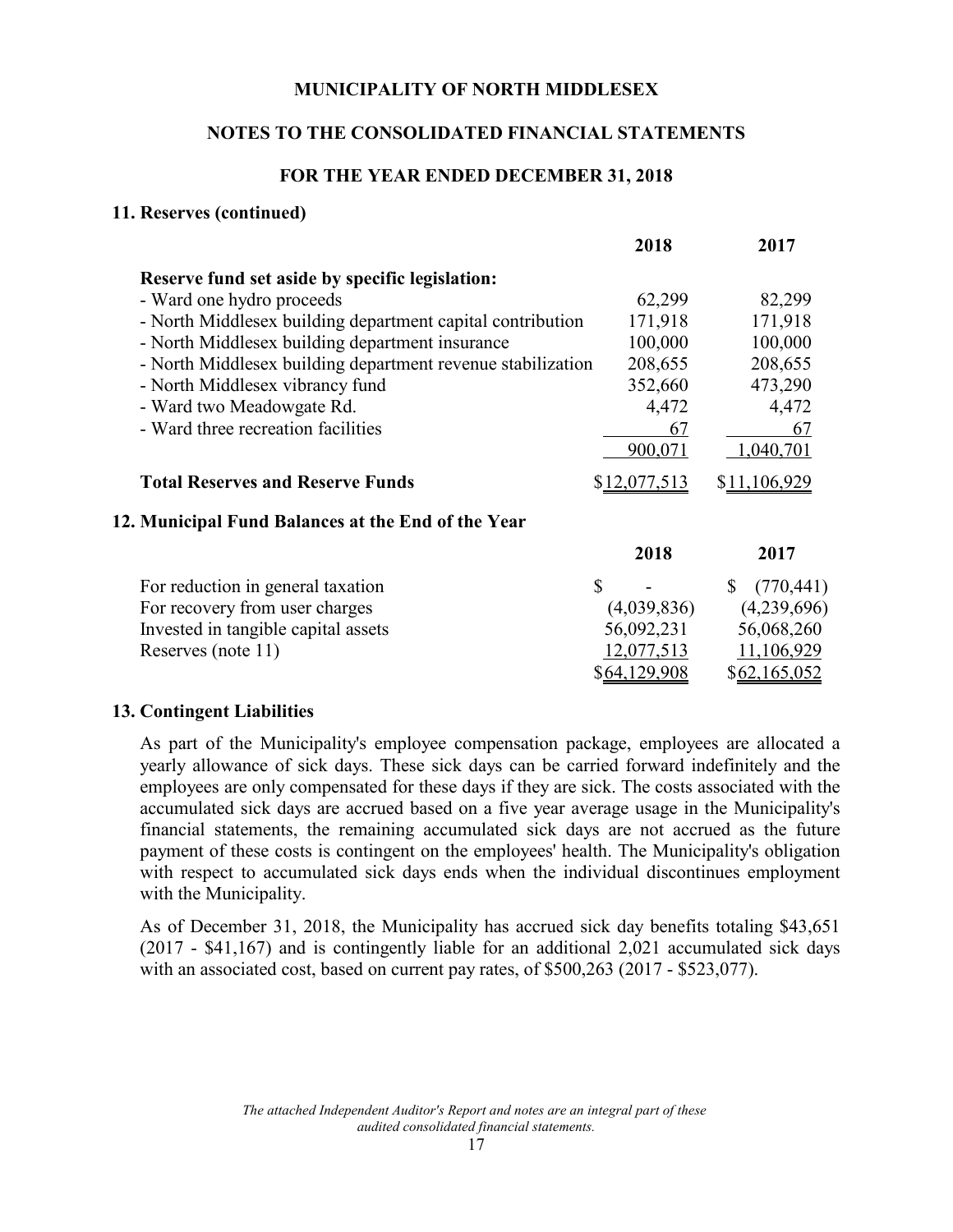#### **NOTES TO THE CONSOLIDATED FINANCIAL STATEMENTS**

#### **FOR THE YEAR ENDED DECEMBER 31, 2018**

#### **14. Financial Instruments**

#### *Fair Value*

Management estimates that the fair values of all financial assets and liabilities are not materially different from their carrying values.

#### *Credit Risk*

Credit risk is the risk that a counter party will fail to discharge its obligation to the organization reducing the expected cash inflow from the Municipality's assets recorded at the balance sheet date. Credit risk can be concentrated in debtors that are similarly affected by economic or other conditions. The Municipality has assessed that there are no significant concentrations of credit risk.

#### *Interest Rate Risk*

The following table identifies the Municipality's financial assets and liabilities which are sensitive to interest rate movements and those which are non-interest rate sensitive as they are either non-interest bearing or bear interest at fixed rates. The Municipality does not currently hold any financial instruments that mitigate either of these risks.

|                                 |                       |                                                        | 2018           | 2017      |              |  |  |  |
|---------------------------------|-----------------------|--------------------------------------------------------|----------------|-----------|--------------|--|--|--|
|                                 | Interest<br>sensitive | <b>Non-interest Interest Non-interest</b><br>sensitive |                | sensitive | sensitive    |  |  |  |
| Short-term investments (note 3) |                       |                                                        | 184,059 \$     |           | 181,462<br>S |  |  |  |
| Long-term receivable (note 4)   |                       |                                                        | 655,656        |           | 722,764      |  |  |  |
| Long-term liabilities (note 7)  |                       |                                                        | (1,501,414)    |           | 1,856,257)   |  |  |  |
|                                 |                       |                                                        | $(661,699)$ \$ |           |              |  |  |  |

#### **15. Pension Agreements**

The Municipality makes contributions to the Ontario Municipal Employees' Retirement System ("OMERS") plan, a multi-employer pension plan, on behalf of most of its employees. The plan is a defined benefit plan that specifies the amount of the retirement benefit to be received by the employees based on length of service and rates of pay. Employees and employers contribute jointly to the plan.

Because OMERS is a multi-employer pension plan, any pension plan surpluses or deficits are a joint responsibility of all Ontario municipalities and their employees. As a result, the Municipality does not recognize any share of the OMERS pension surplus or deficit. Employer contributions for current service amounted to \$167,809 (2017 - \$167,034) and are matched by employee contributions in a similar amount.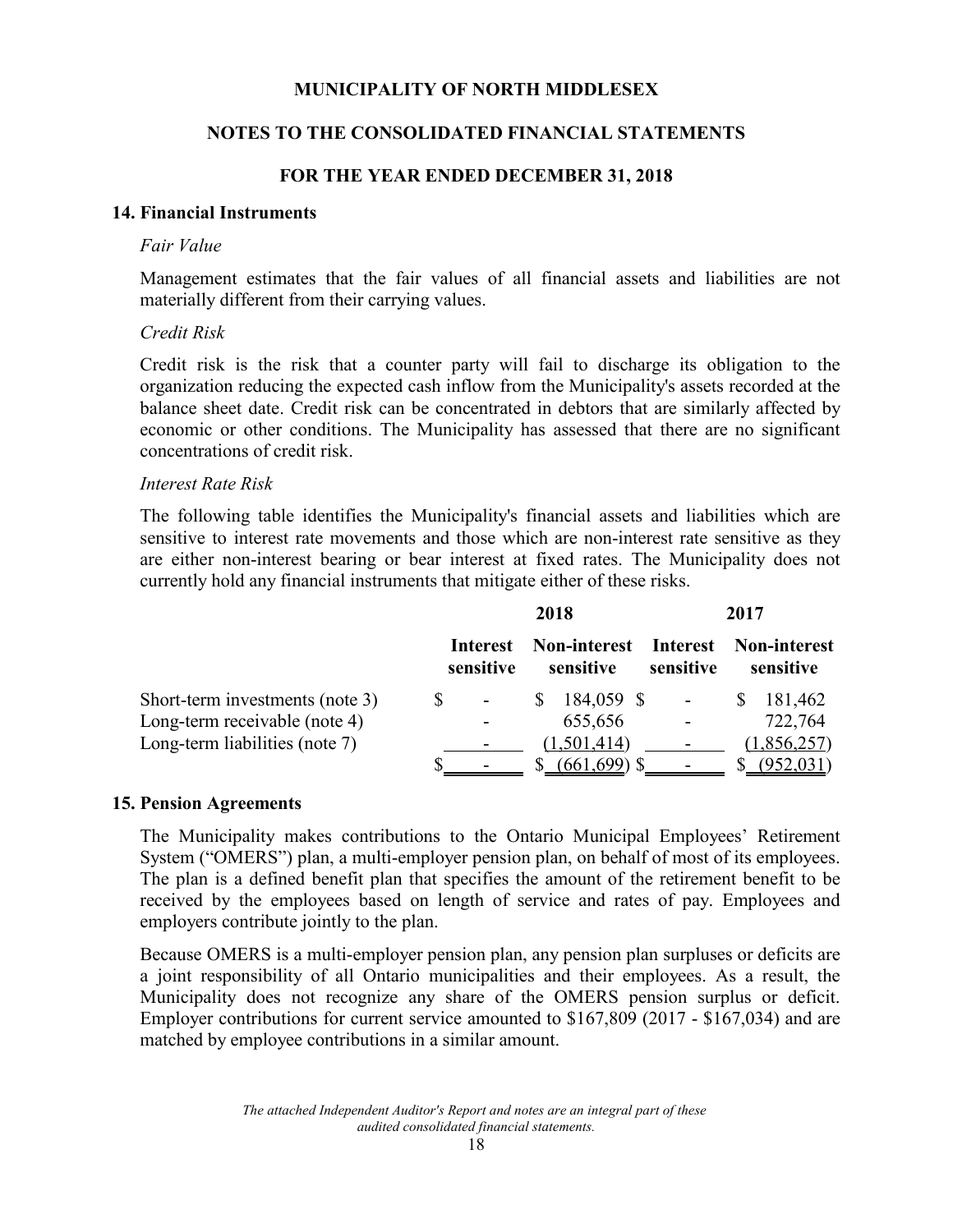#### **NOTES TO THE CONSOLIDATED FINANCIAL STATEMENTS**

#### **FOR THE YEAR ENDED DECEMBER 31, 2018**

#### **16. Segment Reporting**

The Municipality has identified segments by major function. The segments and activities performed by the segments are as follows:

General government - general administration Protection services - police and fire protection Transportation services - public works Environmental services - water and sewer administration and waste management Health services - cemetery administration and public health Recreation and cultural services - recreation facilities Planning and development - municipal planning and development

#### **17. Comparative Figures**

Certain comparative figures have been restated to conform with the financial statement presentation adopted in the current year.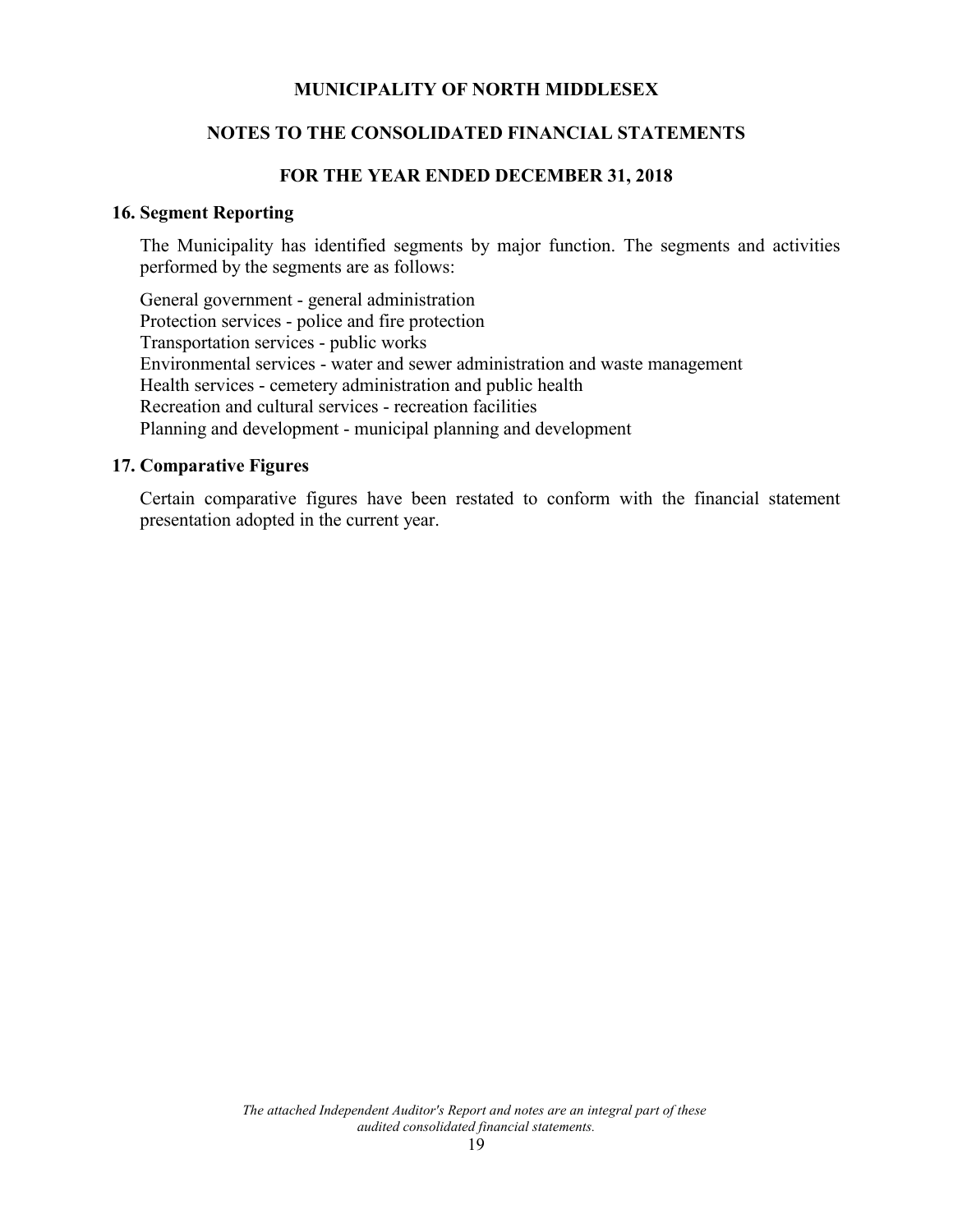#### **NOTES TO THE CONSOLIDATED FINANCIAL STATEMENTS**

#### **FOR THE YEAR ENDED DECEMBER 31, 2018**

#### **16. Segment Reporting - continued**

# **REVENUES 2018**

|                                  |                 | <b>User</b>    | Government    |               |              |
|----------------------------------|-----------------|----------------|---------------|---------------|--------------|
|                                  | <b>Taxation</b> | <b>Charges</b> | <b>Grants</b> | <b>Other</b>  | <b>Total</b> |
| General government               | \$7,276,975     | 79,718<br>\$   | \$1,717,936   | 373,659<br>\$ | \$9,448,288  |
| Protection services              |                 | 138,117        | 25,477        |               | 163,594      |
| Transportation services          |                 | 4,244          | 101,644       |               | 105,888      |
| Environmental services           |                 | 2,313,634      | 594,791       | 597,526       | 3,505,951    |
| Health services                  |                 | 29,689         |               | 13,021        | 42,710       |
| Recreation and cultural services |                 | 500,496        | -             |               | 500,496      |
| Planning and development         |                 | 284,450        | 296,931       | 366,304       | 947,685      |
| Total                            | 7,276,975       | \$3,350,348    | \$2,736,779   | \$1,350,510   | \$14,714,612 |

# **REVENUES 201**7

|                                  | <b>Taxation</b> | <b>User</b><br><b>Charges</b> | Government<br><b>Grants</b> | Other         | <b>Total</b>                |
|----------------------------------|-----------------|-------------------------------|-----------------------------|---------------|-----------------------------|
| General government               | \$6,667,482     | \$<br>82,013                  | \$1,927,857                 | 213,161<br>\$ | 8,890,513<br>$\mathbb{S}^-$ |
| Protection services              |                 | 229,978                       | 21,502                      |               | 251,480                     |
| Transportation services          |                 | 7,624                         | 134,794                     |               | 142,418                     |
| <b>Environmental services</b>    |                 | 2,307,468                     | $\overline{\phantom{0}}$    | 592,713       | 2,900,181                   |
| Health services                  |                 | 36,120                        | $\overline{\phantom{a}}$    | 12,480        | 48,600                      |
| Recreation and cultural services |                 | 410,285                       | 9,900                       | 8,950         | 429,135                     |
| Planning and development         |                 | 290,398                       | 43,261                      | 640,504       | 974,163                     |
| Total                            | \$6,667,482     | \$3,363,886                   | \$2,137,314                 | \$1,467,808   | \$13,636,490                |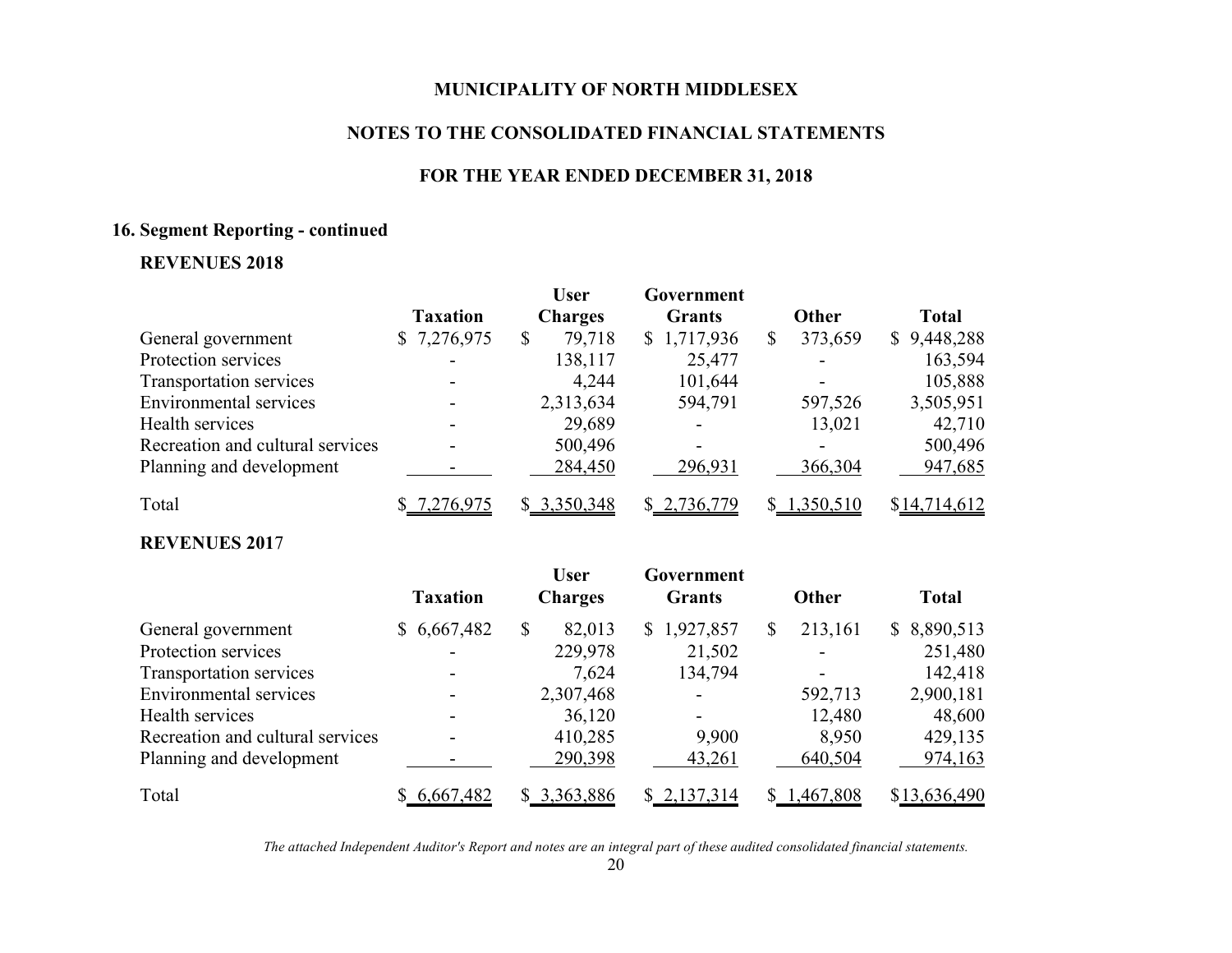#### **NOTES TO THE CONSOLIDATED FINANCIAL STATEMENTS**

#### **FOR THE YEAR ENDED DECEMBER 31, 2018**

# **16. Segment Reporting - continued**

# **EXPENDITURES 2018**

|                                  | <b>Salaries</b> |                  | Contracted      |                          |              |
|----------------------------------|-----------------|------------------|-----------------|--------------------------|--------------|
|                                  | and Wages       | <b>Materials</b> | <b>Services</b> | <b>Other</b>             | <b>Total</b> |
| General government               | 927,339<br>\$   | 244,528<br>S     | 124,799         | \$<br>262,465            | \$1,559,131  |
| Protection services              | 324,682         | 272,584          | 1,091,937       | 216,147                  | 1,905,350    |
| Transportation services          | 848,252         | 1,824,930        | 140,245         | 1,015,279                | 3,828,706    |
| Environmental services           | 136,552         | 1,138,877        | 1,496,593       | 555,119                  | 3,327,141    |
| Health services                  | 17,622          | 6,586            | 2,490           | $\overline{\phantom{0}}$ | 26,698       |
| Recreation and cultural services | 536,139         | 463,959          | 97,302          | 160,896                  | 1,258,296    |
| Planning and development         | 174,651         | 35,181           | 631,572         | 3,030                    | 844,434      |
| Total                            | \$2,965,237     | \$3,986,645      | \$3,584,938     | \$2,212,936              | \$12,749,756 |

# **EXPENDITURES 2017**

|                                  | <b>Salaries</b> |                  | Contracted      |               |              |
|----------------------------------|-----------------|------------------|-----------------|---------------|--------------|
|                                  | and Wages       | <b>Materials</b> | <b>Services</b> | <b>Other</b>  | <b>Total</b> |
| General government               | 841,266<br>\$   | 362,704          | 149,632         | 248,289<br>\$ | \$1,601,891  |
| Protection services              | 385,674         | 227,435          | 1,056,190       | 222,627       | 1,891,926    |
| Transportation services          | 799,958         | 1,724,325        | 102,058         | 982,651       | 3,608,992    |
| Environmental services           | 155,825         | 1,109,731        | 1,299,729       | 557,577       | 3,122,862    |
| Health services                  | 23,125          | 10,981           | 2,440           |               | 36,546       |
| Recreation and cultural services | 510,347         | 510,164          | 80,314          | 158,564       | 1,259,389    |
| Planning and development         | 159,364         | 17,968           | 381,853         | 4,725         | 563,910      |
| Total                            | \$2,875,559     | \$3,963,308      | \$3,072,216     | \$2,174,433   | \$12,085,516 |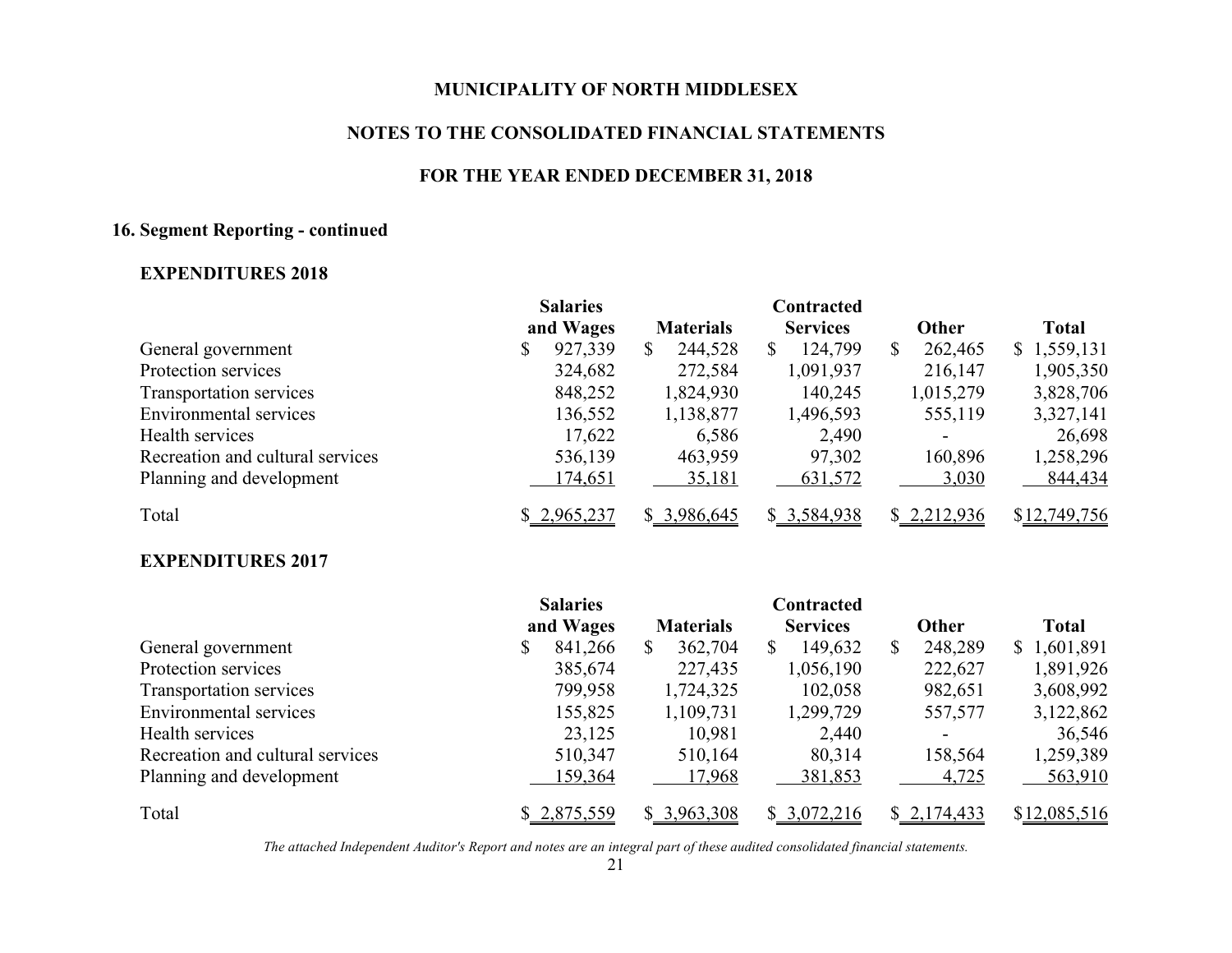# **SCHEDULE 1 - SCHEDULE OF TANGIBLE CAPITAL ASSETS**

# **FOR THE YEAR ENDED DECEMBER 31, 2018**

|                                                                                                              | <b>Land and</b><br>Land<br><b>Improvements Buildings</b>                                                                           |                                                                   | <b>Equipment</b>                                 | <b>Fleet</b>                                                                                                               |                                                                  |
|--------------------------------------------------------------------------------------------------------------|------------------------------------------------------------------------------------------------------------------------------------|-------------------------------------------------------------------|--------------------------------------------------|----------------------------------------------------------------------------------------------------------------------------|------------------------------------------------------------------|
| Cost                                                                                                         |                                                                                                                                    |                                                                   |                                                  |                                                                                                                            |                                                                  |
| Balance, beginning of year<br>Additions during the year<br>Disposals during the year<br>Balance, end of year | $\mathbb{S}$<br>983,264<br>3,803<br>$\frac{1}{2} \left( \frac{1}{2} \right)$ , $\frac{1}{2} \left( \frac{1}{2} \right)$<br>987,067 | \$23,692,548<br>139,309<br><b>Contract Contract</b><br>23,831,857 | \$4,478,247<br>575,304<br>(311,915)<br>4,741,636 | \$2,851,860<br>402,687<br>$\mathcal{L}^{\text{max}}_{\text{max}}$ and $\mathcal{L}^{\text{max}}_{\text{max}}$<br>3,254,547 |                                                                  |
| <b>Accumulated Amortization</b>                                                                              |                                                                                                                                    |                                                                   |                                                  |                                                                                                                            |                                                                  |
| Balance, beginning of year<br>Amortization for the year<br>Disposals during the year<br>Balance, end of year |                                                                                                                                    | 4,497,567<br>355,667<br>$\blacksquare$<br>4,853,234               | 2,383,084<br>260,305<br>(293,970)<br>2,349,419   | 2,066,682<br>167,302<br>$\sigma_{\rm{max}}$<br>2,233,984                                                                   |                                                                  |
| <b>Net Book Value</b>                                                                                        | \$ 987,067                                                                                                                         | \$18,978,623                                                      | \$2,392,217                                      | \$1,020,563                                                                                                                |                                                                  |
|                                                                                                              | <b>Roads</b>                                                                                                                       | Underground<br>and Other<br><b>Networks</b>                       | <b>Bridges</b><br>and Other<br><b>Structures</b> | 2018<br><b>Total</b>                                                                                                       | 2017<br><b>Total</b>                                             |
| Cost                                                                                                         |                                                                                                                                    |                                                                   |                                                  |                                                                                                                            |                                                                  |
| Balance, beginning of year<br>Additions during the year<br>Disposals during the year<br>Balance, end of year | \$23,296,652 \$23,362,127 \$5,544,470<br>647,851                                                                                   | 23,944,503 23,362,127 5,616,773                                   | 72,303                                           | \$84,209,168 \$82,454,252<br>85,738,510                                                                                    | 1,841,257 1,958,663<br>$(311.915)$ $(203.747)$<br>84,209,168     |
| <b>Accumulated Amortization</b>                                                                              |                                                                                                                                    |                                                                   |                                                  |                                                                                                                            |                                                                  |
| Balance, beginning of year<br>Amortization for the year<br>Disposals during the year<br>Balance, end of year | 9,439,502<br>631,720<br>$\blacksquare$<br>10,071,222                                                                               | 7,031,945<br>310,349<br>$\sim 100$<br>7,342,294                   | 2,722,128<br>73,998<br>$\sim 100$<br>2,796,126   | 28,140,908<br>1,799,341<br>(293,970)                                                                                       | 26, 555, 447<br>1,766,869<br>(181, 408)<br>29,646,279 28,140,908 |
| <b>Net Book Value</b>                                                                                        | \$13,873,281                                                                                                                       | \$16,019,833                                                      | \$2,820,647                                      | \$56,092,231 \$56,068,260                                                                                                  |                                                                  |

The total cost of tangible capital assets includes \$118,165 (2017 - \$718,388) worth of projects that are under construction in which no amortization has been taken.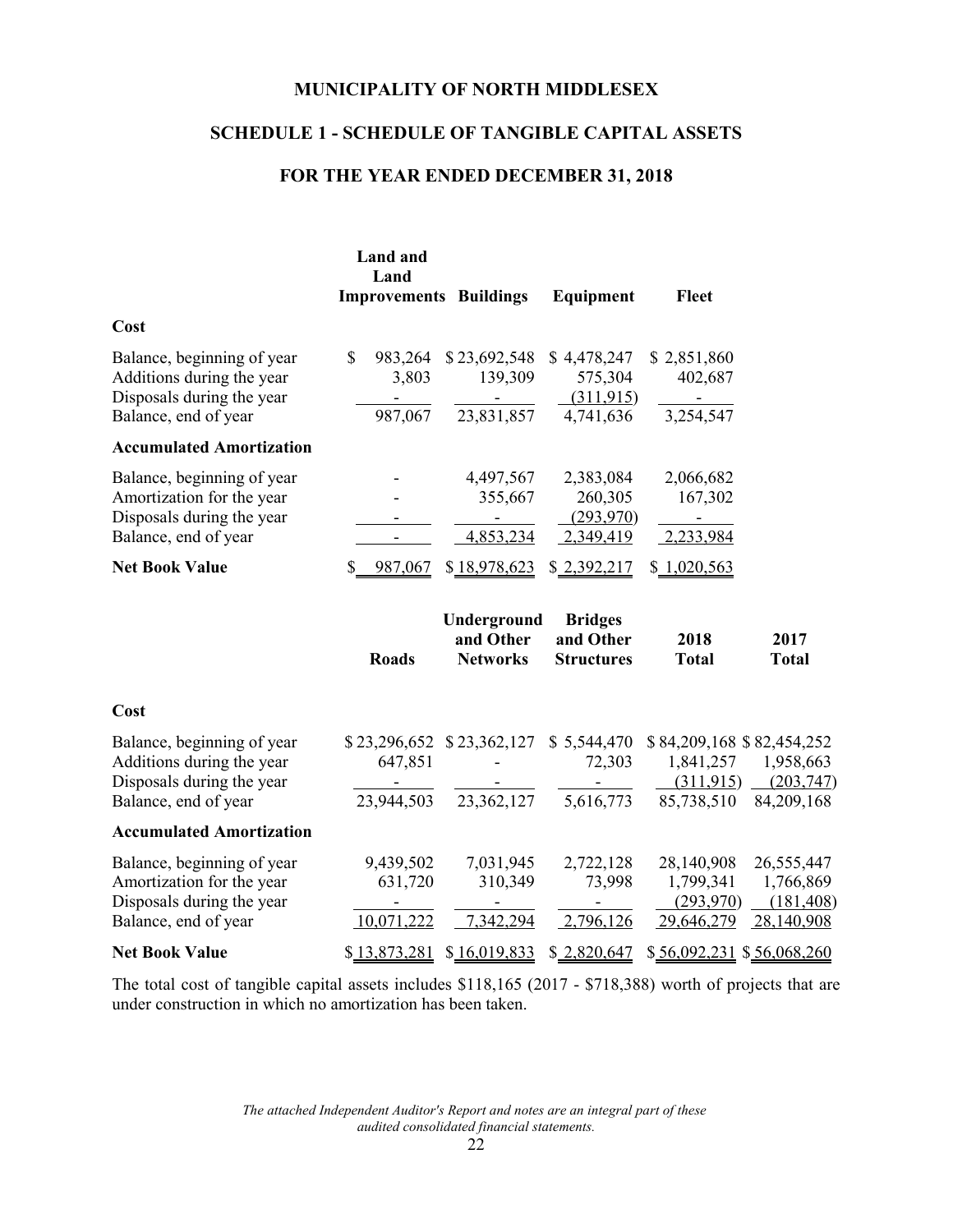#### **SCHEDULE 2 - SCHEDULE OF DEFERRED REVENUES**

#### **FOR THE YEAR ENDED DECEMBER 31, 2018**

#### **DEVELOPMENT CHARGES**

|                      | <b>Balance</b><br><b>Beginning</b><br>of Year |         | <b>Development</b><br><b>Charges</b><br><b>Collected</b> |       | <b>Interest</b><br>Income |              | <b>Disbursements</b> | <b>Balance</b><br>End<br>of Year |
|----------------------|-----------------------------------------------|---------|----------------------------------------------------------|-------|---------------------------|--------------|----------------------|----------------------------------|
| Roads and structures | \$                                            | 55,700  | \$                                                       | 613   | \$<br>995                 | $\mathbb{S}$ |                      | \$<br>57,308                     |
| Wastewater           |                                               | 442,323 |                                                          | 4,015 | 7,159                     |              |                      | 453,497                          |
| Stormwater           |                                               | 18,540  |                                                          | 486   | 311                       |              |                      | 19,337                           |
| Water                |                                               | 21,740  |                                                          | 481   | 376                       |              |                      | 22,597                           |
| Recreation           |                                               | 4,907   |                                                          |       | 283                       |              |                      | 5,190                            |
| Total                |                                               | 543,210 |                                                          | 5,595 | 9,124                     |              |                      | 557,929                          |

Development charge funds are levies against land to pay for increased capital costs required because of an increased need for services arising from development of the area. These funds have been deferred in accordance with the Development Charges Act, 1997.

#### **GAS TAX**

|                                | <b>Balance</b>              |                             |                    |                      | <b>Balance</b> |
|--------------------------------|-----------------------------|-----------------------------|--------------------|----------------------|----------------|
|                                | <b>Beginning</b><br>of Year | <b>Gas Tax</b><br>Collected | Interest<br>Income | <b>Disbursements</b> | End<br>of Year |
| Federal and provincial gas tax | 626,415                     | 212,064                     | 12,829             | 101,644              | 749,664        |

Gas tax funds are received from the Association of Municipalities of Ontario (AMO) and are restricted for the purpose of investing in Environmentally Sustainable Municipal Infrastructure (ESMI) projects and Capacity Building projects as outlined in the funding agreement.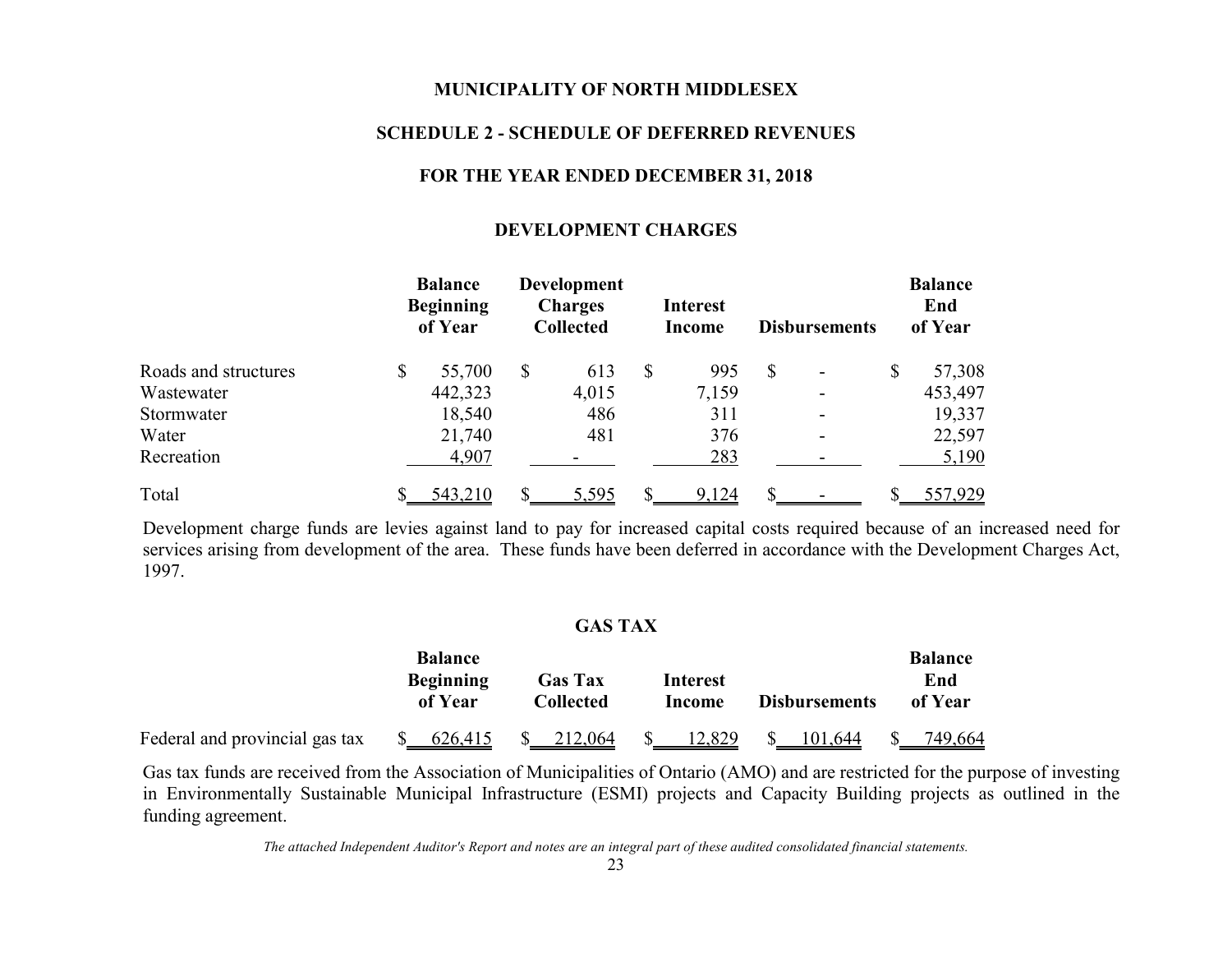# **INDEPENDENT AUDITOR'S REPORT**

To the Members of Council, Inhabitants and Ratepayers of: Municipality of North Middlesex

#### **Opinion**

In our opinion, the financial statements present fairly, in all material respects, the financial position of the trust funds of the Municipality of North Middlesex as at December 31, 2018 and its financial performance and its cash flows for the year then ended in accordance with Canadian public sector accounting standards.

#### **Basis for Opinion**

We conducted our audit in accordance with Canadian generally accepted auditing standards. Our responsibilities under those standards are further described in the *Auditor's Responsibilities for the Audit of the Financial Statements* section of our report. We are independent of the Municipality in accordance with the ethical requirements that are relevant to our audit of the financial statements in Canada and we have fulfilled our other ethical responsibilities in accordance with these requirements. We believe that the audit evidence we have obtained is sufficient and appropriate to provide a basis for our opinion.

#### **Responsibilities of Management and Those Charged with Governance for the Financial Statements**

Management is responsible for the preparation and fair presentation of these financial statements in accordance with Canadian public sector accounting standards and for such internal control as management determines is necessary to enable the preparation of financial statements that are free from material misstatement, whether due to fraud or error.

In preparing the financial statements, management is responsible for assessing the trust funds' ability to continue as a going concern, disclosing, as applicable, matters related to going concern and using the going concern basis of accounting unless management either intends to liquidate the trust funds or to cease operations, or has no realistic alternative but to do so.

Those charged with governance are responsible for overseeing the Municipality's financial reporting process.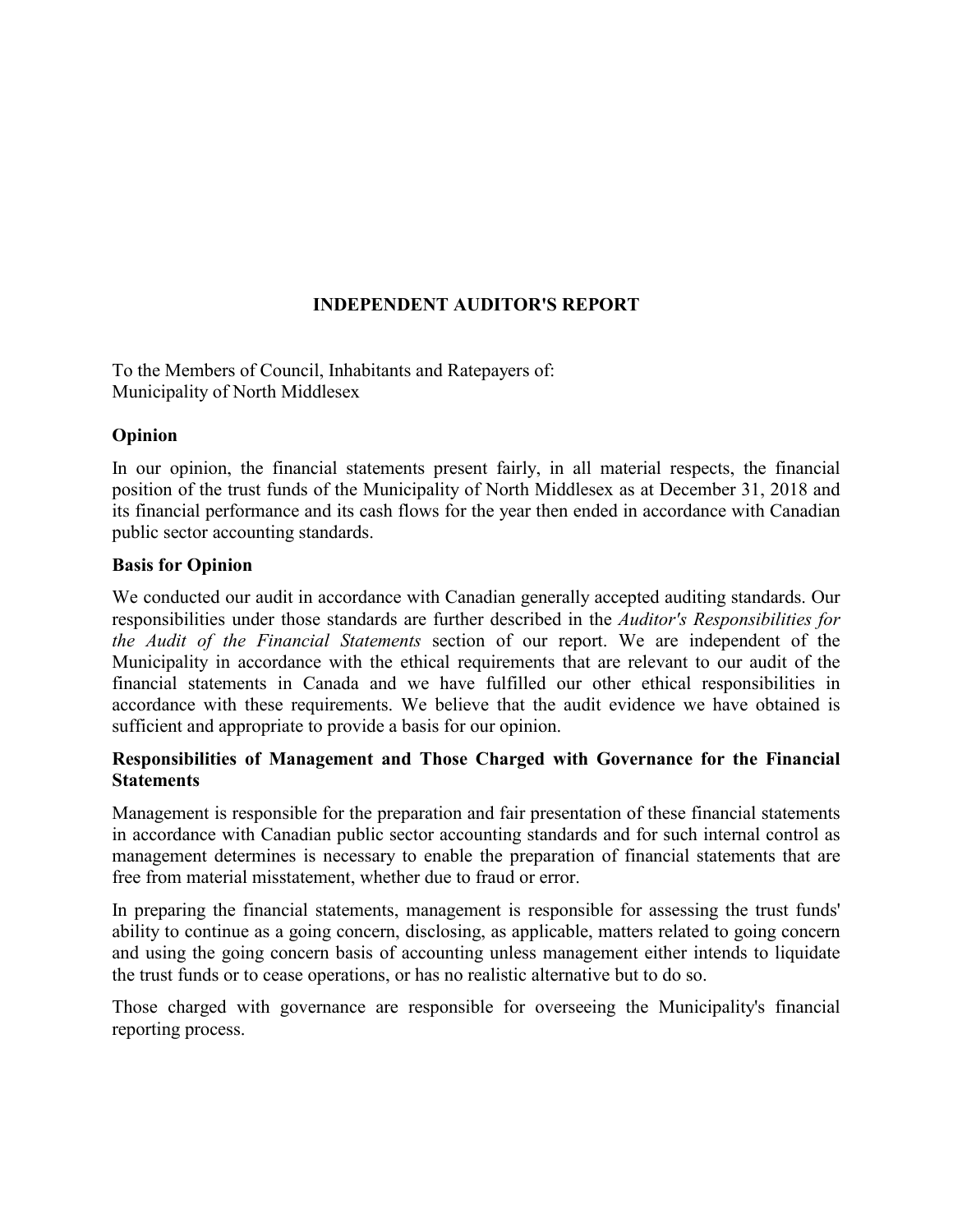#### **Auditor's Responsibilities for the Audit of the Financial Statements**

Our objectives are to obtain reasonable assurance about whether the financial statements as a whole are free from material misstatement, whether due to fraud or error, and to issue an auditor's report that includes our opinion. Reasonable assurance is a high level of assurance, but is not a guarantee that an audit conducted in accordance with Canadian generally accepted auditing standards will always detect a material misstatement when it exists. Misstatements can arise from fraud or error and are considered material if, individually or in the aggregate, they could reasonably be expected to influence the economic decisions of users taken on the basis of these financial statements.

A further description of the auditor's responsibilities for the audit of the financial statements is located on Davis Martindale LLP's website. This description forms part of our auditor's report. https://www.davismartindale.com/auditors\_report

London, Ontario Chartered Professional Accountants November 6, 2019 Licensed Public Accountants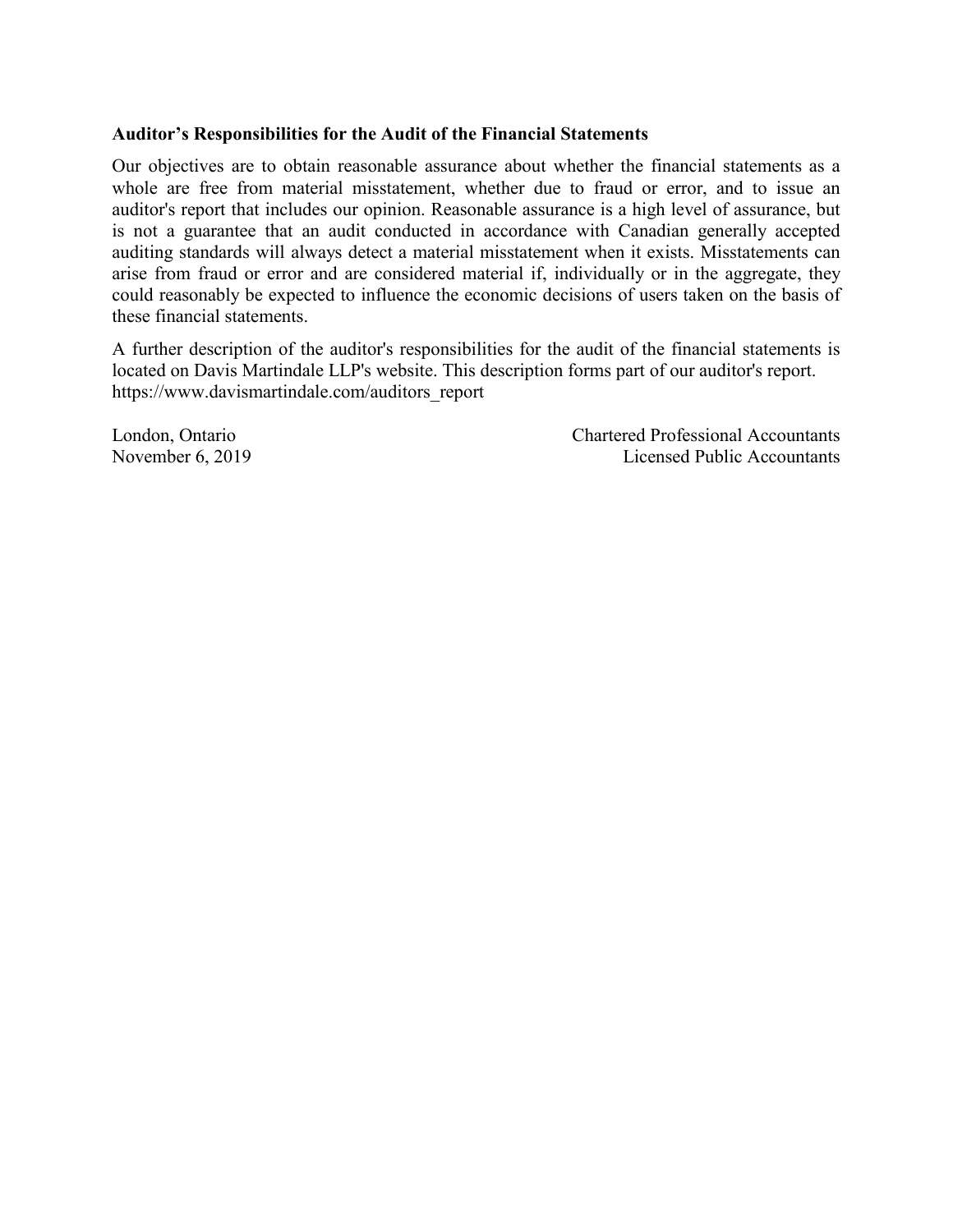# **TRUST FUNDS - STATEMENT OF FINANCIAL POSITION**

# **AS AT DECEMBER 31, 2018**

|                      |                    |                         |                                    | <b>Cemetery</b>     |    |                         |               |                          |                            |                        |                      |                                 |              | 2018      |    | 2017      |  |
|----------------------|--------------------|-------------------------|------------------------------------|---------------------|----|-------------------------|---------------|--------------------------|----------------------------|------------------------|----------------------|---------------------------------|--------------|-----------|----|-----------|--|
|                      | Parkhill<br>Care & |                         | <b>West Williams East Williams</b> |                     |    |                         |               |                          | <b>McGillvary Cemetery</b> |                        | <b>Total</b>         |                                 | <b>Total</b> |           |    |           |  |
|                      |                    | <b>Monument</b><br>Fund |                                    | Maintenance<br>Fund |    | <b>Cemetery</b><br>Fund |               | <b>Cemetery</b><br>Fund  |                            | <b>Nursery</b><br>Fund | Mt. Pleasant<br>Fund | <b>St. Marys</b><br><b>Fund</b> |              |           |    |           |  |
| <b>Assets</b>        |                    |                         |                                    |                     |    |                         |               |                          |                            |                        |                      |                                 |              |           |    |           |  |
| Cash                 |                    | 8,232                   | S.                                 | 22,169              | S. | 15,237                  | <sup>\$</sup> | 3,820                    | S                          |                        | \$                   | $\overline{\phantom{0}}$        | \$           | 49,458    | S. | 43,966    |  |
| Due from general     |                    | 7,280                   |                                    |                     |    | ۰                       |               | 3,270                    |                            |                        |                      | 4,789                           |              | 15,339    |    | 4,364     |  |
| Interest receivable  |                    | 815                     |                                    | 6,698               |    | 1,171                   |               | $\blacksquare$           |                            | 40                     | 23                   |                                 |              | 8,747     |    | 3,883     |  |
| Investments (note 2) |                    | 21,000                  |                                    | 211,000             |    | 36,279                  |               |                          |                            | 2,989                  | ,733                 |                                 |              | 273,001   |    | 273,001   |  |
|                      |                    | 37,327                  |                                    | \$239,867           |    | \$ 52,687               |               | 7,090                    |                            | 3,029                  | ,756                 | 4,789                           |              | \$346,545 |    | \$325,214 |  |
| <b>Liabilities</b>   |                    |                         |                                    |                     |    |                         |               |                          |                            |                        |                      |                                 |              |           |    |           |  |
| Due to general       |                    | $\blacksquare$          |                                    | 58,814              | S. | 1,740                   | \$            | $\overline{\phantom{0}}$ | \$                         | 104                    | \$<br>140            |                                 | \$           | 60,798    | S. | 46,227    |  |
| <b>Net Assets</b>    |                    | 37,327                  |                                    | 181,053             |    | 50,947                  |               | 7,090                    |                            | 2,925                  | .616                 | 4,789                           |              | 285,747   |    | 278,987   |  |
|                      |                    | 37,327                  |                                    | \$239,867           |    | 52,687                  |               | 7,090                    |                            | 3,029                  | .756                 | 4,789                           |              | \$346,545 |    | \$325,214 |  |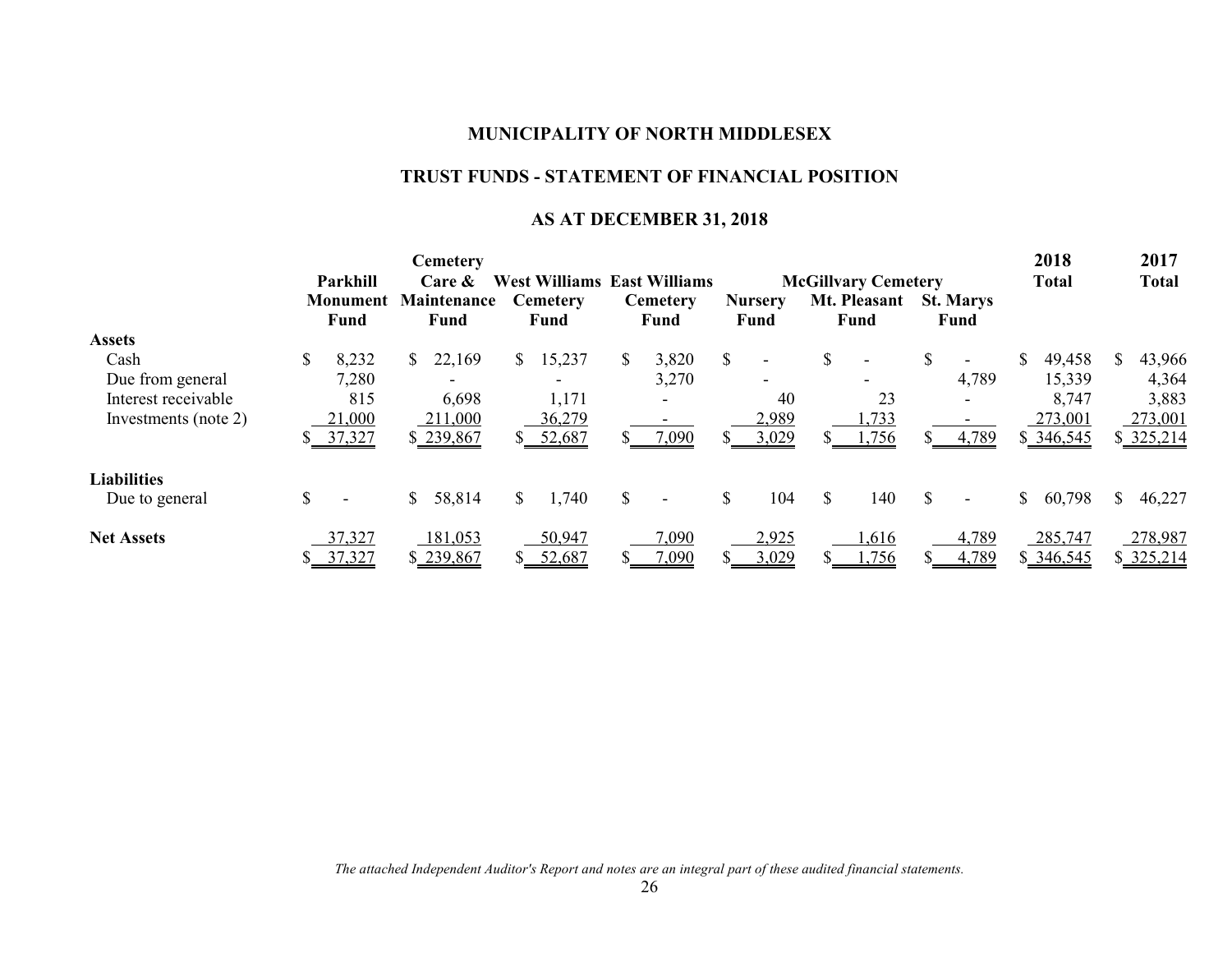#### **TRUST FUNDS - STATEMENT OF ACCUMULATED NET ASSETS AND FINANCIAL ACTIVITIES**

#### **FOR THE YEAR ENDED DECEMBER 31, 2018**

|                                             | Parkhill                | <b>Cemetery</b><br>$Care \&$ |                         | <b>West Williams East Williams</b> | 2018<br><b>Total</b>   | 2017<br><b>Total</b>                               |                                 |           |           |
|---------------------------------------------|-------------------------|------------------------------|-------------------------|------------------------------------|------------------------|----------------------------------------------------|---------------------------------|-----------|-----------|
|                                             | Monument<br><b>Fund</b> | <b>Maintenance</b><br>Fund   | <b>Cemetery</b><br>Fund | <b>Cemetery</b><br>Fund            | <b>Nursery</b><br>Fund | <b>McGillvary Cemetery</b><br>Mt. Pleasant<br>Fund | <b>St. Marys</b><br><b>Fund</b> |           |           |
| <b>Balance, Beginning of Year</b> \$ 34,387 |                         | \$179,053                    | 49,377<br>S.            | 7,090<br>S.                        | 2,925<br>$\mathcal{S}$ | 1,616<br>S.                                        | 4,539<br>SS.                    | \$278,987 | \$274,062 |
| <b>Revenues</b>                             |                         |                              |                         |                                    |                        |                                                    |                                 |           |           |
| Sale of plots                               |                         | 2,000                        | 750                     |                                    |                        |                                                    |                                 | 2,750     | 3,200     |
| Monument fees                               | 2,500                   |                              | 150                     |                                    |                        |                                                    | 250                             | 2,900     | 1,125     |
| Sylvan fees                                 |                         |                              | 100                     |                                    |                        |                                                    |                                 | 100       | 600       |
| <b>Beautification Revenue</b>               | 440                     |                              | 570                     |                                    |                        |                                                    |                                 | 1,010     |           |
| Interest                                    | 640                     | 5,570                        | 1,131                   | 68                                 | 69                     | 40                                                 |                                 | 7,518     | 5,517     |
|                                             | 3,580                   | 7,570                        | 2,701                   | 68                                 | 69                     | 40                                                 | 250                             | 14,278    | 10,442    |
| <b>Expenditures</b>                         |                         |                              |                         |                                    |                        |                                                    |                                 |           |           |
| Maintenance                                 | 640                     | 5,570                        | 1,131                   | 68                                 | 69                     | 40                                                 |                                 | 7,518     | 5,517     |
| <b>Balance, End of Year</b>                 | 37,327                  | \$181,053                    | 50,947<br>S.            | 7,090<br>S                         | 2,925                  | 1,616                                              | 4,789                           | \$285,747 | \$278,987 |